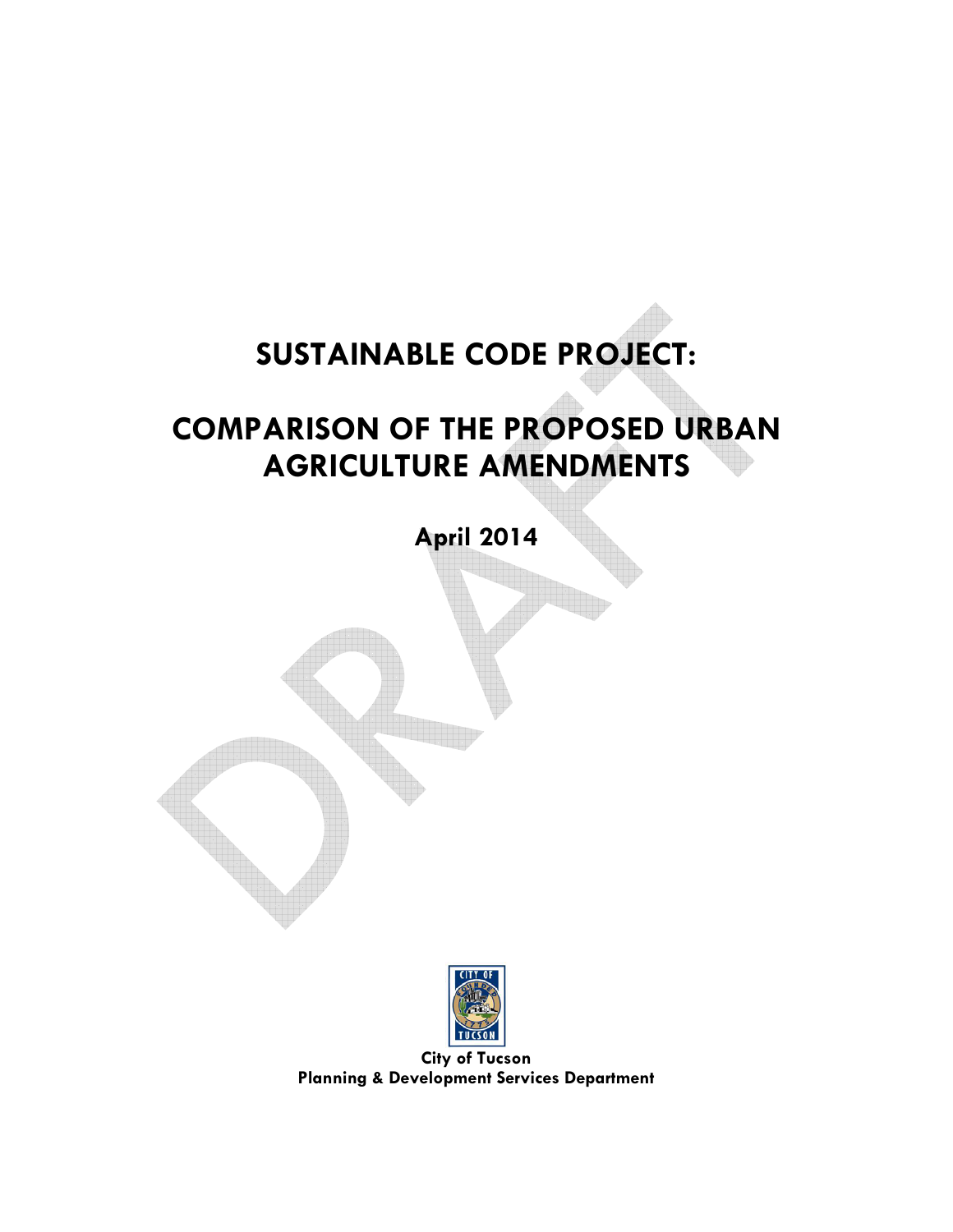|                                                                   | Page # |
|-------------------------------------------------------------------|--------|
|                                                                   |        |
| LAND USES: COMPARISON OF CURRENT AND PROPOSED REGULATIONS 2       |        |
| <b>1. COMMUNITY GARDENS</b>                                       |        |
|                                                                   |        |
|                                                                   |        |
|                                                                   |        |
| <b>2. FARMERS' MARKETS</b>                                        |        |
|                                                                   |        |
|                                                                   |        |
| <b>3. URBAN FARM</b>                                              |        |
|                                                                   |        |
|                                                                   |        |
|                                                                   |        |
| ACCESSORY ACTIVITIES AND STRUCTURE: COMPARISON OF CURRENT AND     |        |
|                                                                   |        |
| 2. GARDENS AND GROWING AND HARVESTING OF AGRICULTURAL PRODUCTS 12 |        |
|                                                                   |        |
|                                                                   |        |
| 5. ON-SITE SALE OF AGRICULTURAL PRODUCTS GROWN ON-SITE 17         |        |
|                                                                   |        |
| 1. DEFINITIONS                                                    |        |
|                                                                   |        |
| B. Other Terms Defined                                            |        |
|                                                                   |        |
| 2. SUMMARY OF APPLICABLE REVIEW AND APPROVAL PROCEDURES           |        |
|                                                                   |        |
|                                                                   |        |
|                                                                   |        |
|                                                                   |        |
|                                                                   |        |
|                                                                   |        |

# **TABLE OF CONTENTS**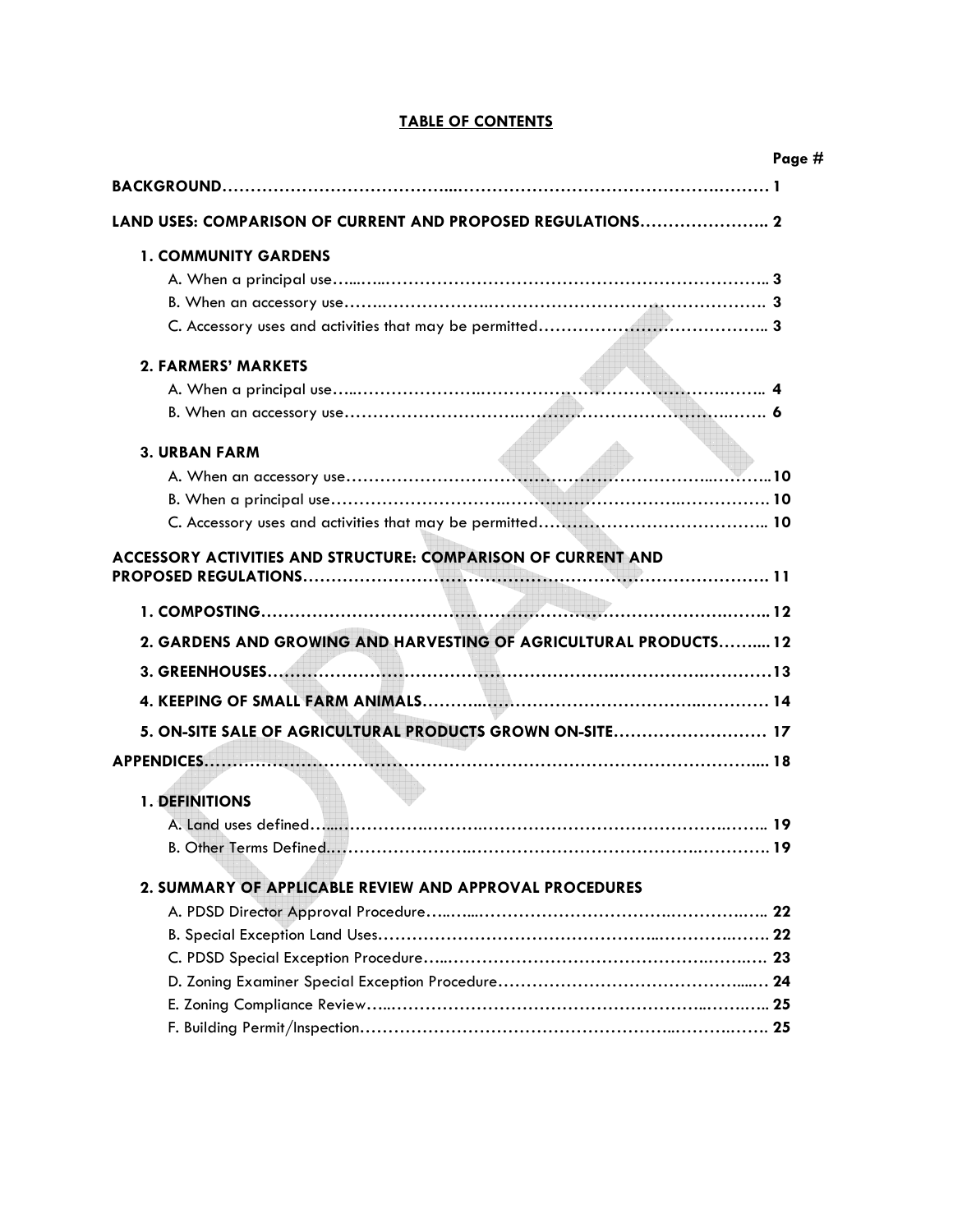# **BACKGROUND**

On November 5, 2013, voters ratified Plan Tucson, the City's General and Sustainability Plan. Included in Plan Tucson are Urban Agriculture policies, one of which is to "adopt zoning and land use regulations that promote and facilitate the safe, equitable growth and distribution of locally produced food." The proposed amendment to the City's zoning code, the Unified Development Code, provided in this document is an implementation of this policy.

Using grants awarded to the City of Tucson by the Department of Energy for implementing and promoting energy efficiency and conservation, the City of Tucson initiated numerous projects and programs, including the Sustainable Code Project.

The purpose of the Sustainable Code Project is to revise the City's zoning regulations to facilitate identified sustainability goals and policies related to urban agriculture, solar development standards, and other miscellaneous "green" standards. The Plan Tucson policies are the foundation for all of the proposed revisions.

This document provides the proposed revisions to the Unified Development Code (i.e. the City's zoning regulations) and the Tucson Code pertaining to the following urban agriculture-related uses and activities:

- Community gardens;
- **Farmers' markets;**
- **Urban farms;**
- Composting;
- **Gardens**;
- Greenhouses;
- Keeping of small farm animals; and,
- **P** On-site sale of agricultural products grown on-site.

Many of the uses and activities being "proposed" have been taking place in the City for years with little, to no, incident. However, the City's current zoning standards are either silent on many of the urban agriculture-related uses and activities, or, when specific standards are provided, they are frequently overly restrictive.

The proposed regulations are designed to have different scales and intensity to be compatible with surrounding land uses.

The election by a property owner to establish or conduct any of the proposed uses and activities is optional. However, once electing to do so, that use or activity would have to comply with the standards provided herein.

The proposed urban agriculture standards are the culmination of: 1) complying with Plan Tucson policies; 2) using best practices from around the country; and, then, 3) through discussions with two advisory committees – the Sustainable Code Committee and the Urban Agriculture Task Force – tailoring the standards to address issues raised (primarily in regards to compatibility with residential areas) by the public.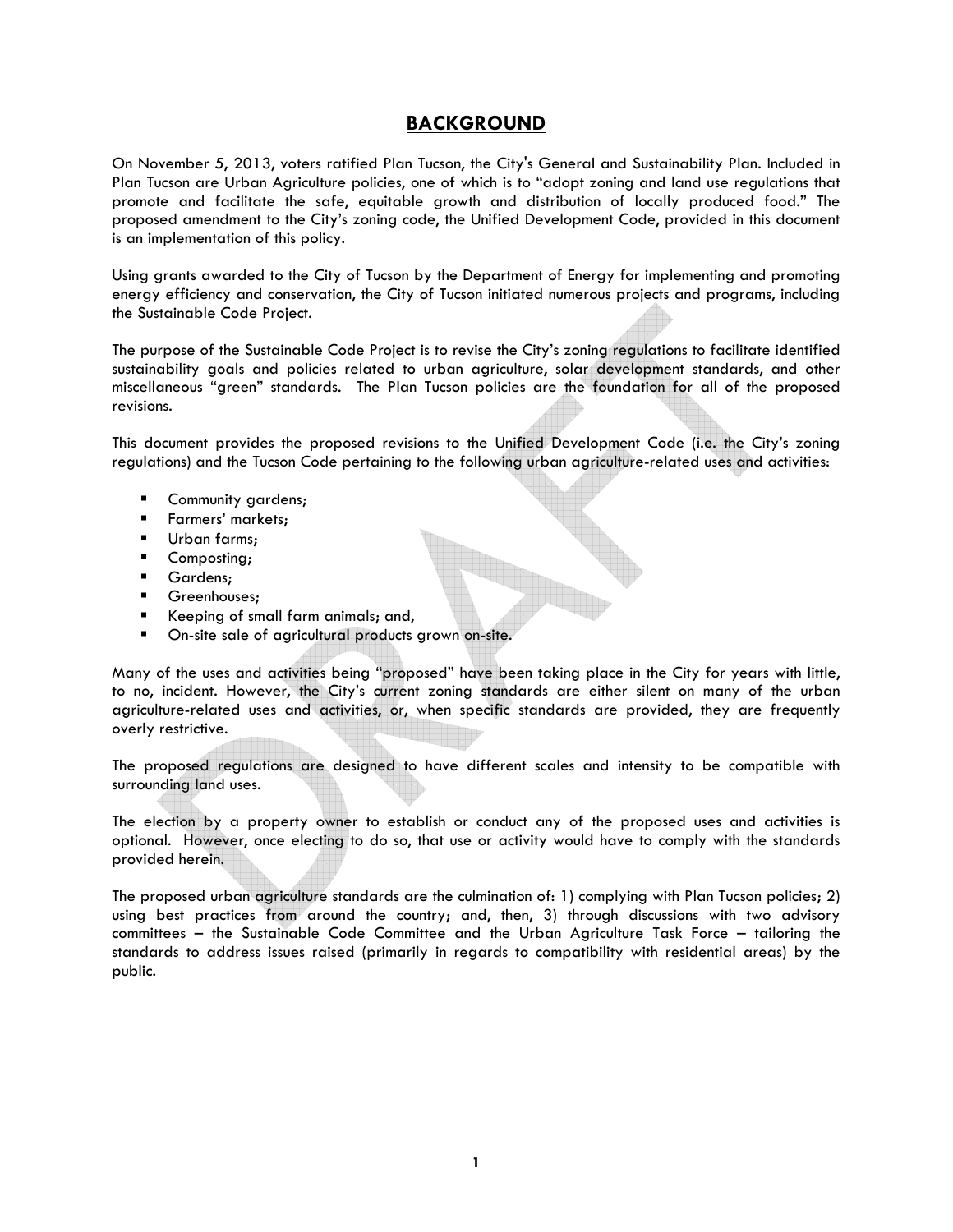# **LAND USES: COMPARISON OF CURRENT AND PROPOSED REGULATIONS**

## **1. Community Garden**

A – When a principal use

B – When an accessory use

C – Permitted accessory uses, activities, and structures

## **2. Farmers' Market**

- A When a principal use
- B When an accessory use

## **3. Urban Farm**

- A When a principal use
- B When a home occupation
- C Permitted accessory uses, activities, and structures



- *1) The proposed regulations provided in the following tables are DRAFT and are subject to change.*
- *2) Since the current UDC does not include the proposed uses, staff used the most closely related use currently acknowledged in the code when making the comparisons.*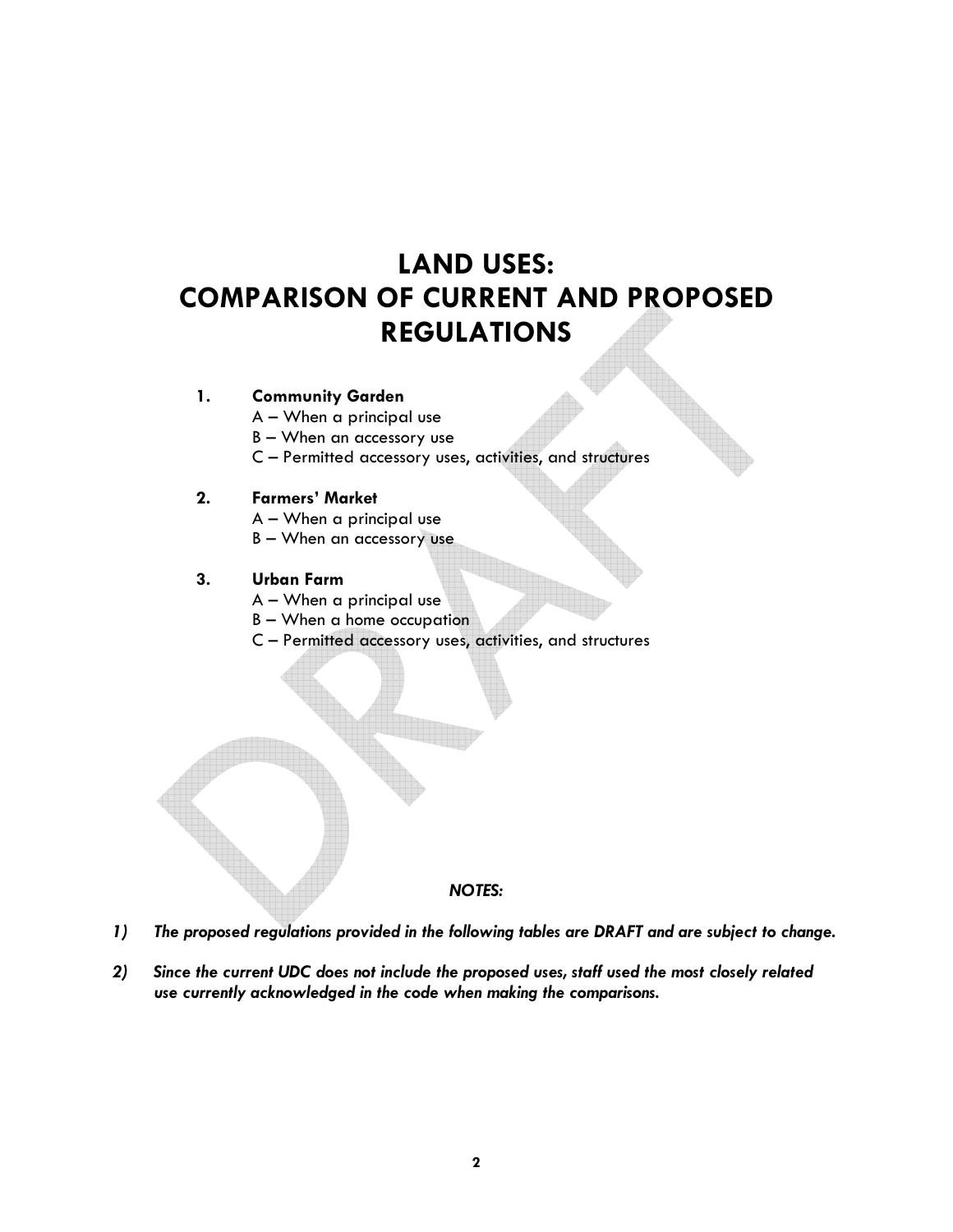# **1. COMMUNITY GARDEN: COMPARISON OF THE CURRENT AND PROPOSED REGULATIONS**

| #1A – When the Proposed Community Garden is a Principal Use |  |  |
|-------------------------------------------------------------|--|--|
|                                                             |  |  |

|                        | <b>Current Regulations (Crop</b> | <b>Proposed Regulations</b>       | Net Effect of |
|------------------------|----------------------------------|-----------------------------------|---------------|
|                        | Production)*                     |                                   | the Proposal  |
| <b>Permitted zones</b> | Rural and suburban zones (RH,    | Permitted in all residential,     | More          |
|                        | SR, SH, RX-1, RX-1); Urban       | office, commercial, mixed use,    | permissive    |
|                        | zones (R-1, R-2, R-3, MH-1, MH-  | industrial, and special use zones |               |
|                        | $2$ ); and, IR                   |                                   |               |
| <b>Procedure to</b>    | <b>PDSD Director Approval</b>    | <b>PDSD Director Approval</b>     | Neutral       |
| establish the          | Procedure.                       | Procedure                         |               |
| <b>use</b>             |                                  |                                   |               |
| Is a permit            | Yes                              | <b>Yes</b>                        | Neutral       |
| required?              |                                  |                                   |               |

\* "Community garden" is currently not defined in the Unified Development Code (UDC). "Crop Production" is the most closely related use to a community garden in the UDC, and, is used here for comparative purposes.

|  | #1B - When the Proposed Community Garden is an Accessory Use |  |
|--|--------------------------------------------------------------|--|
|  |                                                              |  |

|                          | <b>Current Regulations (Crop</b><br>Production)*                                                                                                                                          | <b>Proposed Regulations</b>                                          | <b>Net Effect of</b><br>the Proposal                                |
|--------------------------|-------------------------------------------------------------------------------------------------------------------------------------------------------------------------------------------|----------------------------------------------------------------------|---------------------------------------------------------------------|
| <b>Permitted zones</b>   | Not specified. Requires a<br>determination by the City's<br>Zoning Administrator.                                                                                                         | Permitted as an accessory use<br>to any permitted use in any<br>zone | Positive, Adds<br>clarity where<br>the code is<br>currently silent. |
| <b>Procedure</b>         | A determination by the City's<br>Zoning Administrator is<br>required to determine whether<br>the use is permitted. The plans<br>are reviewed per the PDSD<br>Director Approval Procedure. | <b>PDSD Director Approval</b><br>Procedure                           | Positive, Adds<br>clarity where<br>the code is<br>currently silent. |
| Is a permit<br>required? | No.                                                                                                                                                                                       | No.                                                                  | Neutral                                                             |

\* "Community garden" is currently not defined in the Unified Development Code (UDC). "Crop Production" is the most closely related use to a community garden in the UDC, and, is used here for comparative purposes.

# **#1C – Permitted Accessory Uses, Activities, and Structures**

| Use, Activity, or Structure               | <b>Current</b>     | Proposed           | For more information and |
|-------------------------------------------|--------------------|--------------------|--------------------------|
|                                           | <b>Regulations</b> | <b>Regulations</b> | net effect, see page     |
| Composting                                | Permitted          | Permitted          |                          |
| <b>Gardens and growing and harvesting</b> | Permitted          | Permitted          |                          |
| of agricultural products                  |                    |                    |                          |
| <b>Greenhouses</b>                        | Not clear          | Permitted          | 12                       |
| Keeping of small farm animals             | Permitted          | Permitted          | ∣3                       |
| On-site sale of agricultural products     | Not clear          | Permitted          | 15                       |
| grown on-site                             |                    |                    |                          |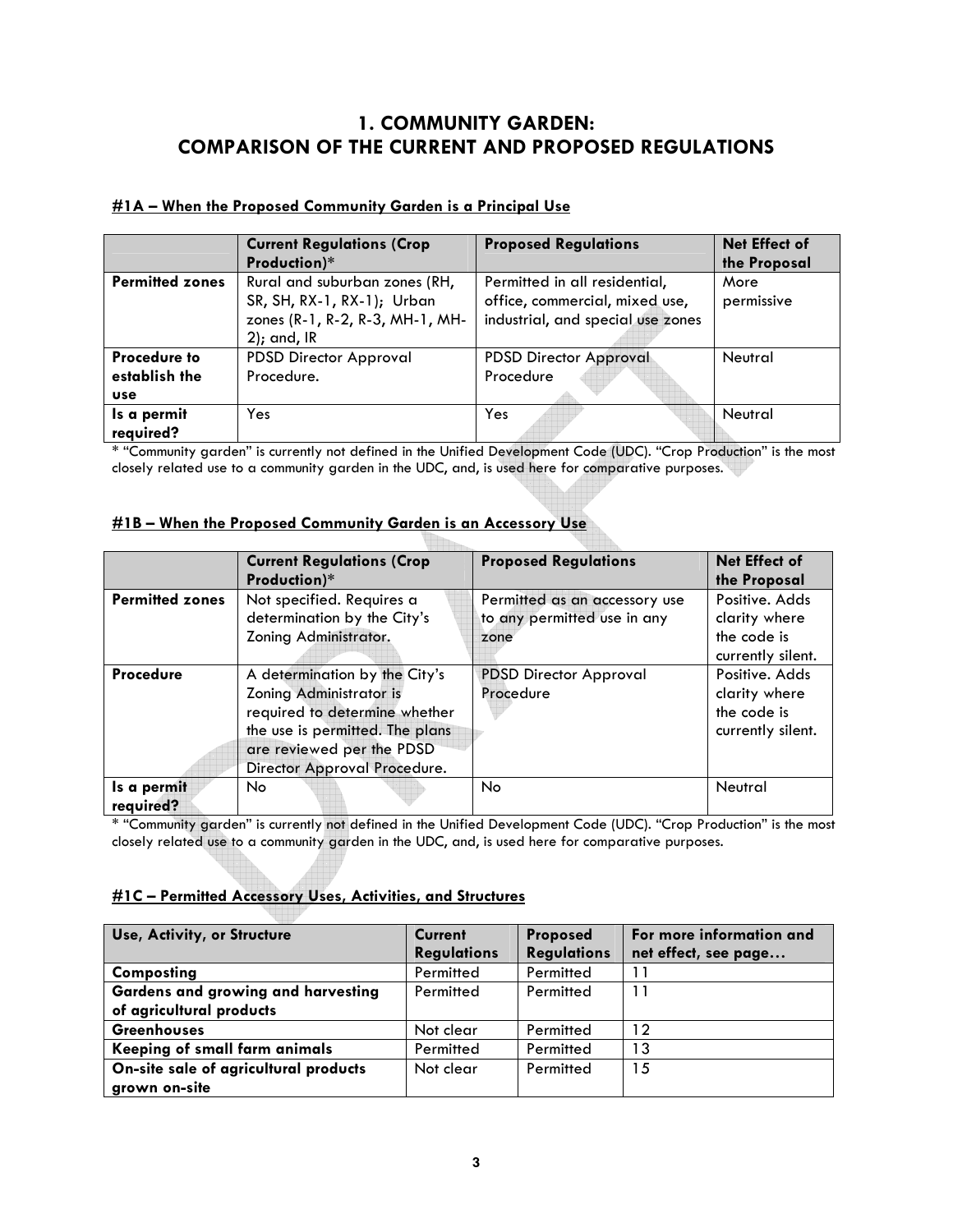# **2. FARMERS' MARKETS: COMPARISON OF THE CURRENT AND PROPOSED REGULATIONS**

|                               | <b>Current Regulations (Swap</b><br><b>Meets and Auctions)*</b>                                                                                                                                                   | <b>Proposed Regulations</b>                                                                                                                                                                                                                                                                             | <b>Net Effect of</b><br>the Proposal                                                                                                                 |
|-------------------------------|-------------------------------------------------------------------------------------------------------------------------------------------------------------------------------------------------------------------|---------------------------------------------------------------------------------------------------------------------------------------------------------------------------------------------------------------------------------------------------------------------------------------------------------|------------------------------------------------------------------------------------------------------------------------------------------------------|
| <b>Zones</b><br>permitted     | Permitted in C-2, C-3, and I-2.<br>Special Exception in OCR-1,<br>OCR-2, P-1, and I-1.                                                                                                                            | Permitted in C-1, C-2, C-3, OCR-<br>1, OCR-2, P-1, I-1, I-2                                                                                                                                                                                                                                             | More<br>permissive                                                                                                                                   |
| Procedure                     | <b>PDSD Director Approval</b><br>Procedure                                                                                                                                                                        | <b>PDSD Director Approval</b><br>Procedure                                                                                                                                                                                                                                                              | Neutral                                                                                                                                              |
| Is a permit<br>required?      | Yes                                                                                                                                                                                                               | Yes                                                                                                                                                                                                                                                                                                     | Neutral                                                                                                                                              |
| Hours of<br>operation         | When located within 400 feet of<br>a residential use or zone, no<br>later than 11 pm                                                                                                                              | When located within 400 feet of<br>a residential use or zone, no<br>later than 11 pm                                                                                                                                                                                                                    | Neutral                                                                                                                                              |
| <b>Type of sales</b>          | Not specified                                                                                                                                                                                                     | Predominantly sale of food<br>products. Craft- and non-<br>agricultural related product sales<br>are limited to no more than 20%<br>of the farmers' market space.                                                                                                                                       | More<br>restrictive.<br>Better ensures<br>that the use is<br>indeed a<br>farmers'<br>market.                                                         |
| <b>Nuisance</b><br>mitigation |                                                                                                                                                                                                                   |                                                                                                                                                                                                                                                                                                         |                                                                                                                                                      |
| Outdoor<br>lighting           | Shall comply with the Outdoor<br><b>Lighting Code</b>                                                                                                                                                             | Shall comply with the Outdoor<br><b>Lighting Code</b>                                                                                                                                                                                                                                                   | Neutral                                                                                                                                              |
| Noise                         | 1. Compliance with Sec. 16-31,<br>Excessive Noise, of the Tucson<br>Code is required; and,                                                                                                                        | 1. Compliance with Sec. 16-31,<br>Excessive Noise, of the Tucson<br>Code is required; and,                                                                                                                                                                                                              | 1. Neutral                                                                                                                                           |
|                               | 2. When located within 400 feet<br>of a residential use or zone,<br>any high-noise activity, such as<br>amplified auctioneering,<br>entertainment, or<br>woodworking, shall occur<br>within an enclosed building. | 2. When located within 300 feet<br>of a residential use or zone,<br>loudspeakers and amplified<br>music are prohibited<br>outdoors. Any high noise<br>activity, such as amplified<br>entertainment, shall occur<br>within an enclosed building<br>when within 300 feet of a<br>residential use or zone. | 2. Neutral.<br>Proposal<br>reduces<br>distance by<br>100' to be<br>consistent<br>with<br>standards<br>used by<br>other<br>procedures<br>in the code. |
| <b>Air Quality</b>            | The retail area shall be dust<br>proofed                                                                                                                                                                          | The retail area shall be dust<br>proofed                                                                                                                                                                                                                                                                | Neutral                                                                                                                                              |

# **#2A – When the Proposed Farmers' Market is a Principal Use**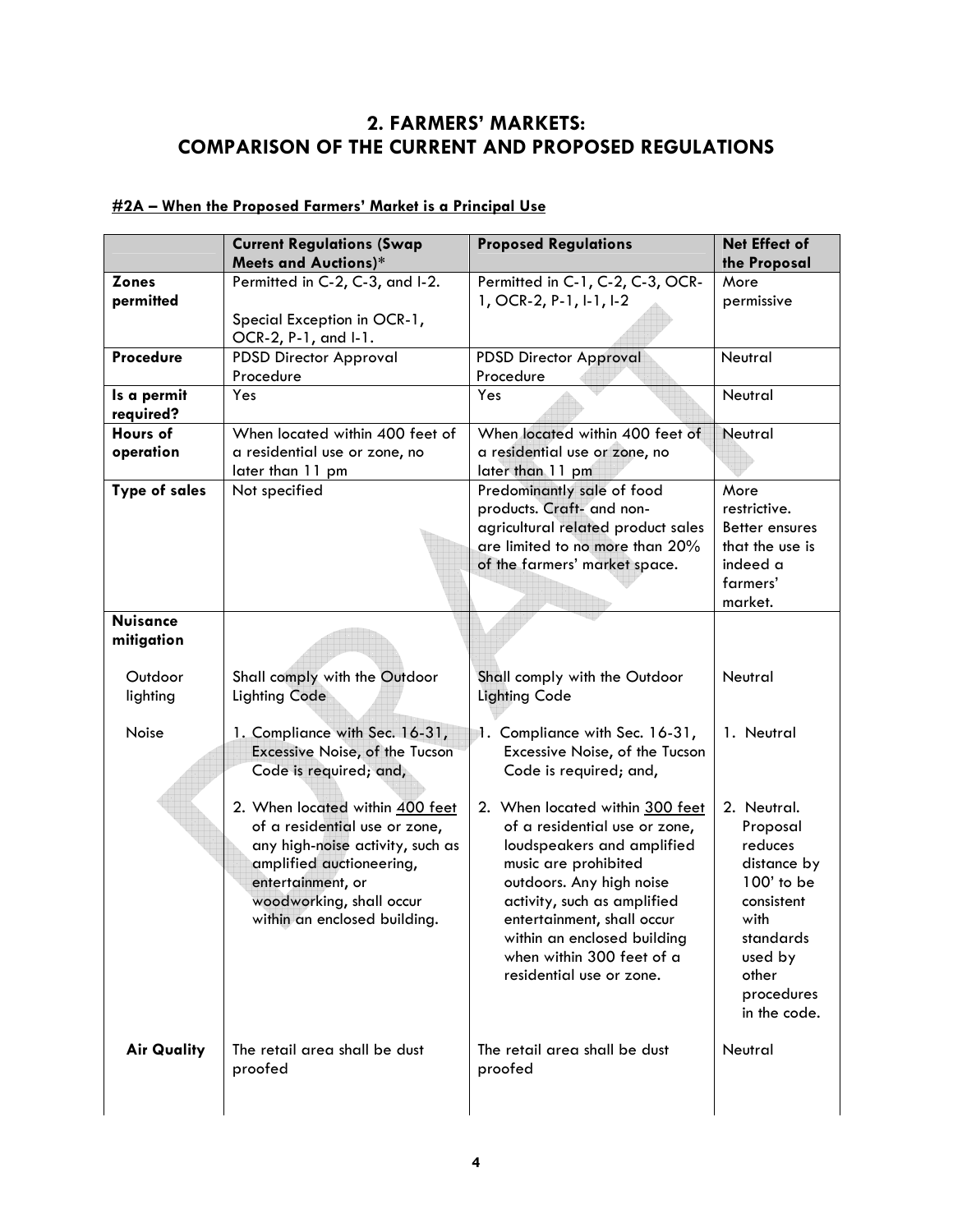|                            | <b>Current Regulations (Swap</b><br><b>Meets and Auctions)*</b>                                  | <b>Proposed Regulations</b>                                                                      | Net Effect of<br>the Proposal                                                                                                    |
|----------------------------|--------------------------------------------------------------------------------------------------|--------------------------------------------------------------------------------------------------|----------------------------------------------------------------------------------------------------------------------------------|
| <b>Signs</b>               | Signs associated with the sale<br>shall comply with Chapter 3<br>(Sign Code) of the Tucson Code. | Signs associated with the sale<br>shall comply with Chapter 3<br>(Sign Code) of the Tucson Code. | Neutral                                                                                                                          |
| Outdoor<br><b>Activity</b> | Outdoor activity is prohibited in<br>the C-2 zone.                                               | Outdoor activity associated with<br>a farmers' market is permitted.                              | More<br>permissive.<br>Proposal<br>conditionally<br>permits<br>farmers'<br>markets to be<br>an indoor or<br>outdoor<br>activity. |
| Parking                    | space for every 100 sq. ft. of<br>swap meet area, excluding<br>vehicle use area.                 | 1 space for every 300 sq. ft. of<br>display and sales area only,<br>excluding vehicle use area.  | Less restrictive.<br>The $1/300$<br>formula is<br>consistent with<br>that used for<br>other retail<br>uses.                      |

\* "Farmers' Market" is a subtype of the Swap Meets and Auctions use in the Unified Development Code (UDC); therefore, the regulations applicable to Swap Meets and Auctions are used here for comparative purposes.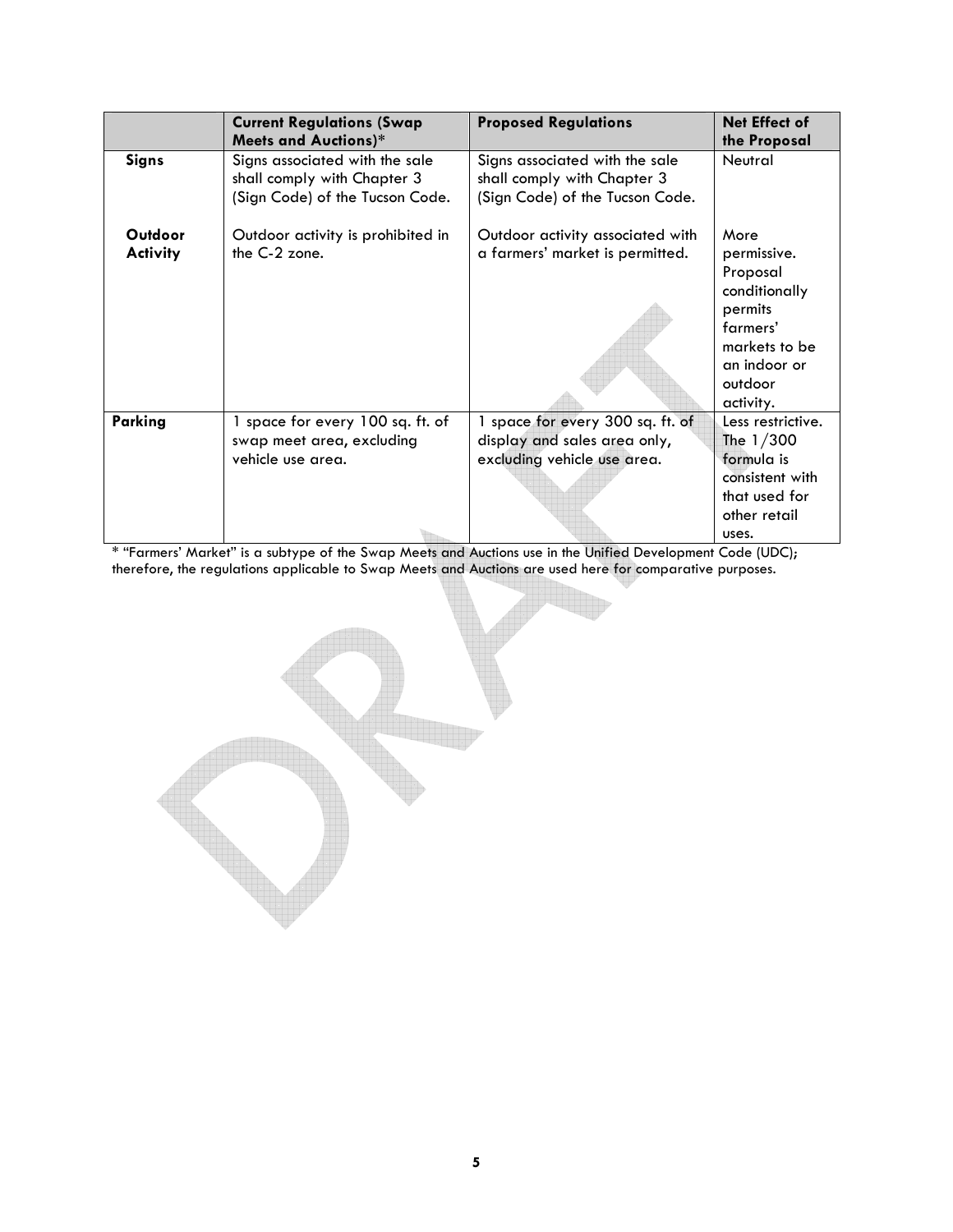|                           | <b>Current Regulations (Swap</b>                                                                                          | <b>Proposed Regulations</b>                                                                                                                                                                                                                                                                                                           | Net Effect of                                                                                                                                                                                                          |
|---------------------------|---------------------------------------------------------------------------------------------------------------------------|---------------------------------------------------------------------------------------------------------------------------------------------------------------------------------------------------------------------------------------------------------------------------------------------------------------------------------------|------------------------------------------------------------------------------------------------------------------------------------------------------------------------------------------------------------------------|
|                           | <b>Meets and Auctions)*</b>                                                                                               |                                                                                                                                                                                                                                                                                                                                       | the Proposal                                                                                                                                                                                                           |
| <b>Zones</b><br>permitted | Permitted in a residential zone<br>when it is an accessory use to a<br>nonresidential use (e.g. church,<br>school, park). | Special Exception as an<br>accessory use to a permitted<br>Agricultural, Civic (e.g. church),<br>or Recreational (e.g. park) use<br>only in a residential zone (RH,<br>SR, SH, RX-1, RX-2, R-1, R-2, R-<br>3, MH-1, and MH-2).                                                                                                        | More restrictive<br>to better ensure<br>neighborhood<br>compatibility.                                                                                                                                                 |
|                           | Permitted as an accessory use in<br>the nonresidential zones.                                                             | Permitted as an accessory use<br>only in an office zone (O-1, O-<br>2, or O-3).                                                                                                                                                                                                                                                       | Neutral                                                                                                                                                                                                                |
|                           |                                                                                                                           | Permitted as an accessory use<br>or principal use in the<br>commercial (C-1, C-2, and C-3),<br>mixed use (OCR-1, OCR-2), and<br>industrial zones (P-1, I-1, and I-<br>$2$ ).                                                                                                                                                          | More<br>permissive.<br>Other types of<br>retail uses<br>similar in nature<br>to farmers'<br>markets are<br>permitted in<br>these zones.                                                                                |
| Procedure                 | Zoning compliance review in<br>residential and nonresidential<br>zones.                                                   | In residential zones:<br>When access is taken from<br>1.<br>an arterial or collector<br>street identified in the<br><b>Major Streets and Routes</b><br>Plan, the Planning and<br><b>Development Services</b><br><b>Department Director</b><br><b>Special Exception</b><br>Procedure (see page 23<br>for details) is required;<br>and, | 1. More<br>restrictive. In<br>an effort<br>minimize<br>potential<br>nuisances to<br>residents, the<br>process ensures<br>that nearby<br>residents are<br>notified of the<br>project and<br>can appeal the<br>decision. |
|                           |                                                                                                                           | 2. When access is taken from<br>a local street, the Zoning<br><b>Examiner Special Exception</b><br>Procedure (see page 24<br>for details) is required.                                                                                                                                                                                | 2. More<br>restrictive. See<br>above for<br>explanation.<br>Plus, a more<br>restrictive<br>process than<br>#1 is required,<br>because the<br>projects<br>addressed in<br>$#2$ are in the                               |

# **#2B – When the Proposed Farmers' Market is an Accessory Use**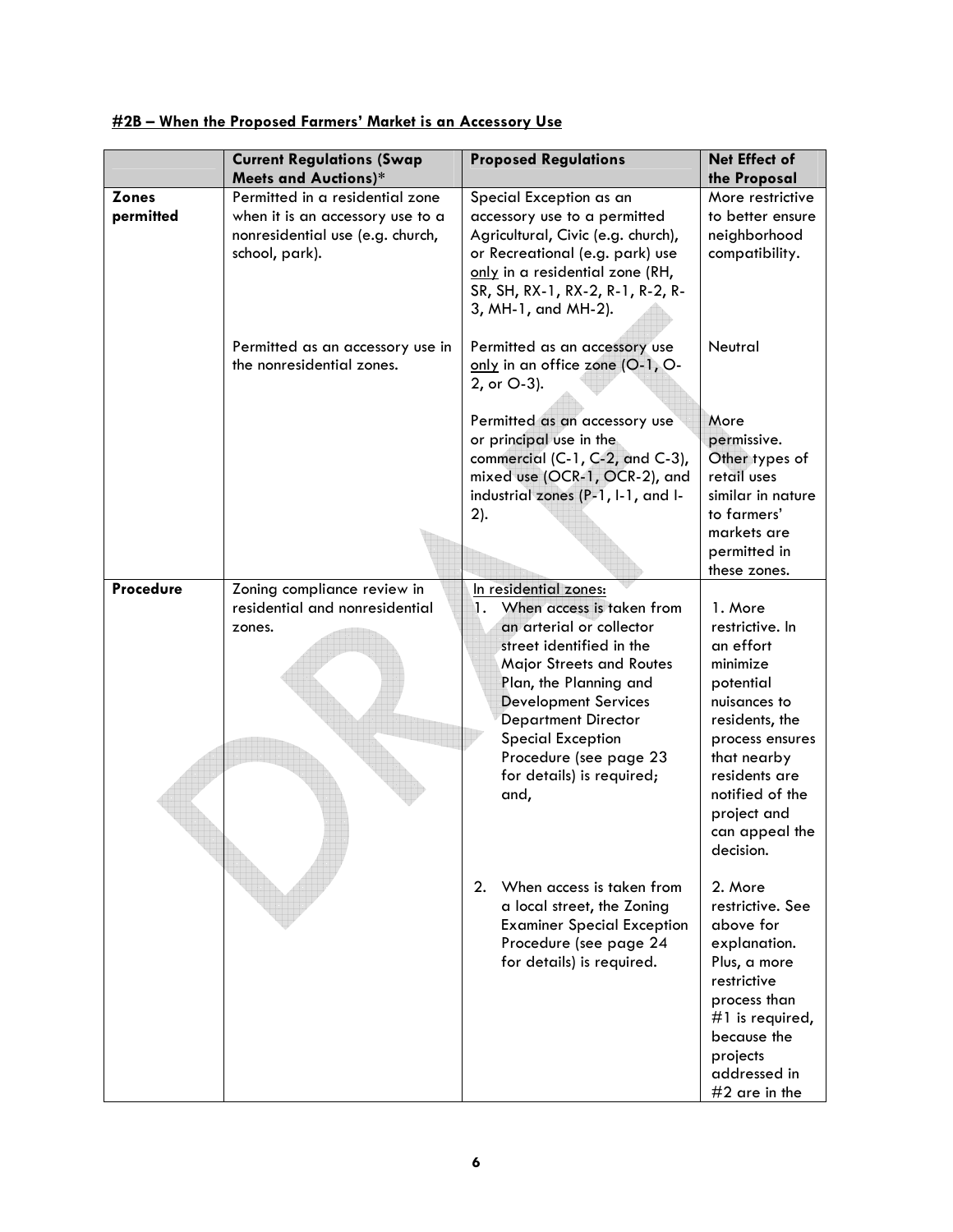|                               | <b>Current Regulations (Swap</b><br><b>Meets and Auctions)*</b>                                                                                                                   | <b>Proposed Regulations</b>                                                                                                                                                                        | Net Effect of<br>the Proposal                                                                                                                                              |
|-------------------------------|-----------------------------------------------------------------------------------------------------------------------------------------------------------------------------------|----------------------------------------------------------------------------------------------------------------------------------------------------------------------------------------------------|----------------------------------------------------------------------------------------------------------------------------------------------------------------------------|
|                               |                                                                                                                                                                                   |                                                                                                                                                                                                    | interior of<br>neighborhoods<br>and, therefore,<br>more sensitive.                                                                                                         |
|                               |                                                                                                                                                                                   | In nonresidential zones, PDSD<br>Zoning compliance review.                                                                                                                                         | Neutral                                                                                                                                                                    |
| Is a permit<br>required?      | No, in residential zones.                                                                                                                                                         | Yes, in residential zones.                                                                                                                                                                         | More restrictive                                                                                                                                                           |
|                               | Yes, in nonresidential zones a<br>seasonal permit (typically used<br>for pumpkin and Christmas tree<br>sales) or a temporary diversion<br>of parking permit would be<br>required. | No, in nonresidential zones.                                                                                                                                                                       | More<br>permissive                                                                                                                                                         |
| Hours of<br>operation         | Not specified.                                                                                                                                                                    | In residential zones, no more<br>than 6 hours between 7 am and<br>5 pm.                                                                                                                            | More restrictive                                                                                                                                                           |
|                               |                                                                                                                                                                                   | In nonresidential zones, not<br>specified.                                                                                                                                                         | Neutral                                                                                                                                                                    |
| Number of<br>days             | In residential zones, not<br>specified.                                                                                                                                           | In residential zones, no more<br>than 2 days per week. Could be<br>limited further by the PDSD<br>Director or Zoning Examiner,<br>whichever is applicable.                                         | More<br>permissive                                                                                                                                                         |
|                               | In nonresidential zones, the<br>seasonal permit and temporary<br>diversion of parking permit<br>limits the number of days.                                                        | In nonresidential zones, not<br>specified, but may be limited by<br>the PDSD Director.                                                                                                             | Neutral                                                                                                                                                                    |
| <b>Type of sales</b>          | Not specified.                                                                                                                                                                    | Predominantly sale of food<br>products only. Craft- and non-<br>agricultural related product<br>sales are limited to no more<br>than 20% of the farmers'<br>market space. Applies in all<br>zones. | More<br>restrictive.<br>Standard<br>intended to<br>ensure that a<br>farmers' market<br>is truly being<br>conducted and<br>not a craft fair<br>or swap meet-<br>like event. |
| <b>Nuisance</b><br>mitigation |                                                                                                                                                                                   |                                                                                                                                                                                                    |                                                                                                                                                                            |
| Outdoor<br>lighting           | Outdoor lighting shall comply<br>with Sec. 6-101, Outdoor<br>Lighting Code.                                                                                                       | Outdoor lighting shall comply<br>with Sec. 6-101, Outdoor<br>Lighting Code.                                                                                                                        | Neutral                                                                                                                                                                    |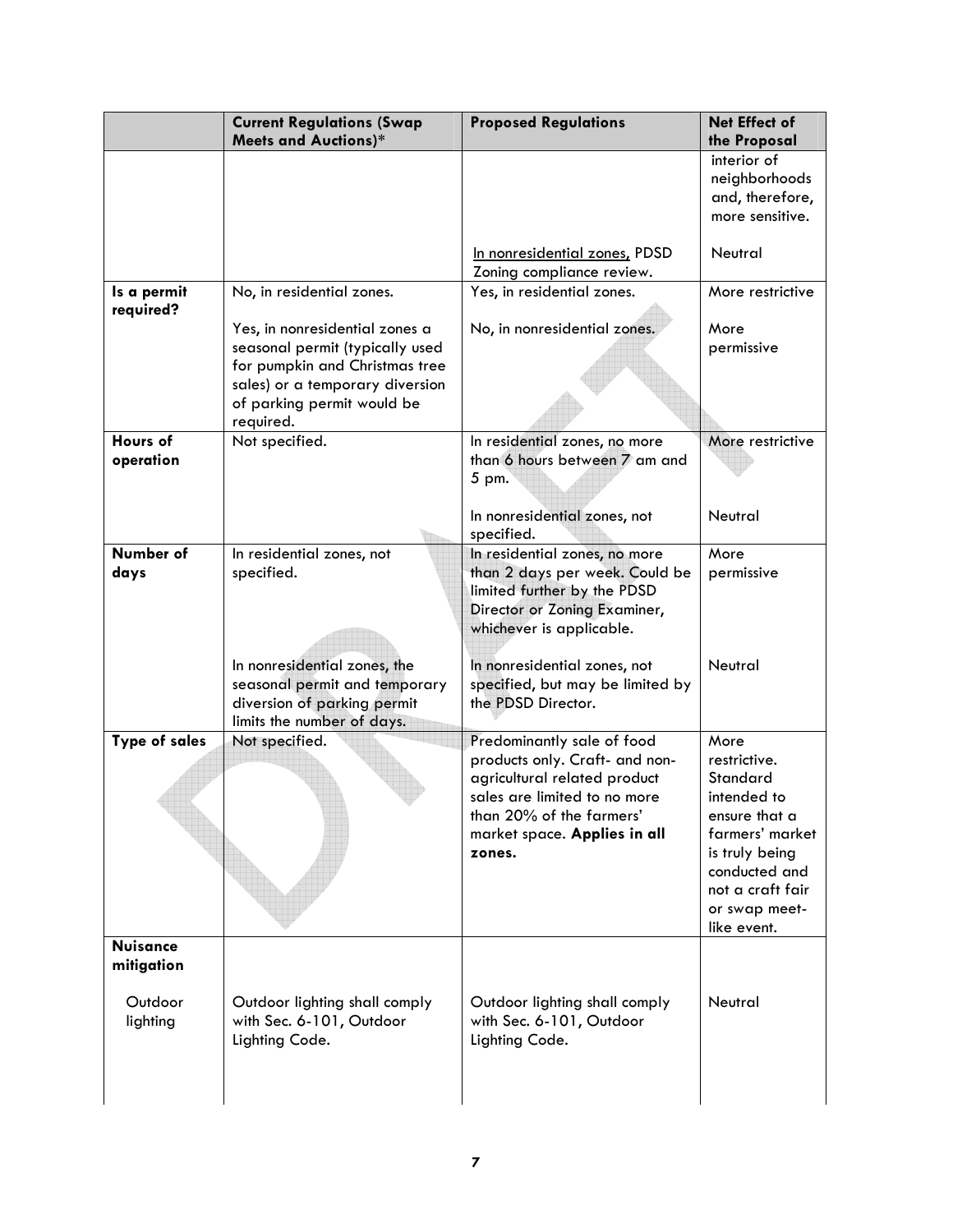|                                                                  | <b>Current Regulations (Swap</b>                                                                                                                                                                                                                                                    | <b>Proposed Regulations</b>                                                                                                                                                                                                                                                                                                                                         | Net Effect of                                                                                      |
|------------------------------------------------------------------|-------------------------------------------------------------------------------------------------------------------------------------------------------------------------------------------------------------------------------------------------------------------------------------|---------------------------------------------------------------------------------------------------------------------------------------------------------------------------------------------------------------------------------------------------------------------------------------------------------------------------------------------------------------------|----------------------------------------------------------------------------------------------------|
|                                                                  | <b>Meets and Auctions)*</b>                                                                                                                                                                                                                                                         |                                                                                                                                                                                                                                                                                                                                                                     | the Proposal                                                                                       |
| Noise                                                            | Compliance with Sec. 16-31,<br>Excessive Noise, of the Tucson<br>Code is required.                                                                                                                                                                                                  | 1.<br>Compliance with Section 16-<br>31, Excessive Noise, of the<br>Tucson Code is required;<br>and,                                                                                                                                                                                                                                                                | 1. Neutral                                                                                         |
|                                                                  |                                                                                                                                                                                                                                                                                     | 2.<br>When within 300 feet of a<br>residential use or zone,<br>loudspeakers and amplified<br>music are prohibited<br>outdoors. Any high noise<br>activity, such as amplified<br>entertainment, shall occur<br>within an enclosed building<br>when within 300 feet of a<br>residential use or zone.                                                                  | 2. More<br>restricitve.<br><b>Better</b><br>ensures<br>compatibility<br>with nearby<br>residences. |
| <b>Air Quality</b>                                               | The retail area shall be dust<br>proofed.                                                                                                                                                                                                                                           | The retail area shall be dust<br>proofed.                                                                                                                                                                                                                                                                                                                           | Neutral                                                                                            |
| Signs                                                            | Must comply with Chapter 3<br>(Sign Code) of the Tucson Code.                                                                                                                                                                                                                       | Must comply with Chapter 3<br>(Sign Code) of the Tucson Code.                                                                                                                                                                                                                                                                                                       | Neutral                                                                                            |
| Clean Up                                                         | Not specified in the UDC.<br>Perhaps enforced through the<br>Neighborhood Preservation<br>Ordinance in the Tucson Code.                                                                                                                                                             | All litter, tents, stalls, food,<br>merchandise, signs (on-site and<br>off-site), and other evidence of<br>the Farmers' Market shall be<br>removed from the premises at<br>the end of each market event.                                                                                                                                                            | Positive. Adds<br>clarity where<br>specifics are not<br>currently<br>provided.                     |
| Outdoor<br>Activity                                              | Outdoor activity is prohibited in<br>the following zones, unless<br>specifically noted otherwise: O-<br>1, O-2, O-3, NC, RVC, C-1, and<br>$C-2$                                                                                                                                     | Outdoor activity associated with<br>the farmers' markets is<br>permitted.                                                                                                                                                                                                                                                                                           | More<br>permissive.<br>Removes an<br>obstacle to<br>locating<br>farmers'<br>markets.               |
| Mitigation<br>Plan for<br>markets in<br>nonresidenti<br>al zones | This is not specifically required<br>by the zoning code currently;<br>however, the City's<br>Neighborhood Preservation<br>Zone would require compliance<br>with noise and light regulations<br>and the UDC requires<br>compliance with temporary<br>diversion of parking standards. | For markets in nonresidential<br>zones and within 300 feet of a<br>residential use or zone, the<br>applicant must address how the<br>proposal will mitigate any<br>potential nuisances on the<br>nearby residential<br>neighborhood. The applicant<br>shall provide the following<br>information:<br>Frequency that the Farmers'<br>1.<br>Market will occur and the | More restrictive.<br>Better ensures<br>compatibility<br>with nearby<br>neighborhoods.              |
|                                                                  |                                                                                                                                                                                                                                                                                     | hours of operation;                                                                                                                                                                                                                                                                                                                                                 |                                                                                                    |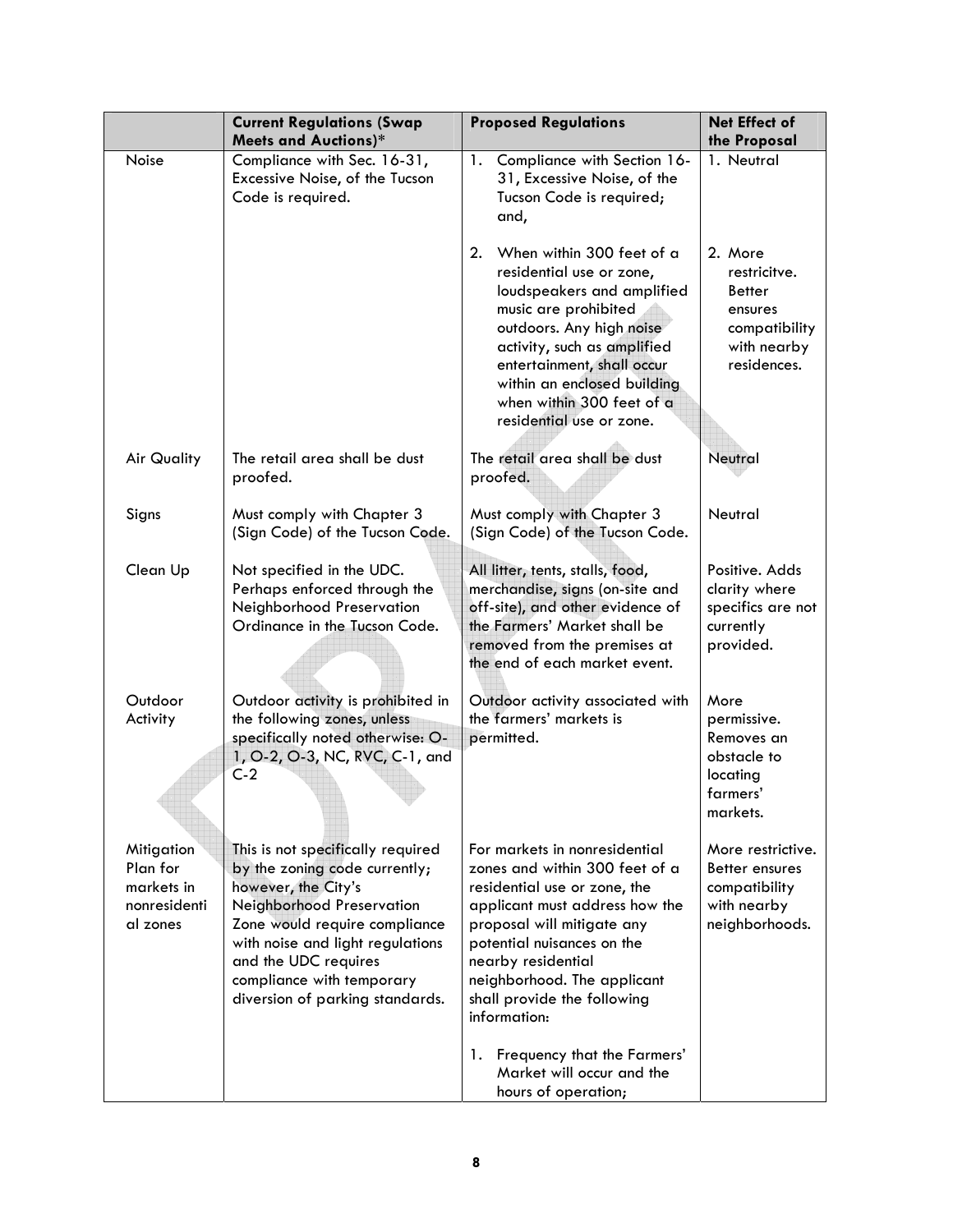| <b>Current Regulations (Swap</b><br><b>Meets and Auctions)*</b> | <b>Proposed Regulations</b>                                                                                                                                                                                     | Net Effect of<br>the Proposal |
|-----------------------------------------------------------------|-----------------------------------------------------------------------------------------------------------------------------------------------------------------------------------------------------------------|-------------------------------|
|                                                                 | Methods to avoid potential<br>2.<br>increases in noise and light<br>intrusion;                                                                                                                                  |                               |
|                                                                 | 3.<br>Methods to deter vehicular<br>access into adjacent<br>residential neighborhoods<br>using signage or other<br>means;                                                                                       |                               |
|                                                                 | Methods to prevent drive-<br>4.<br>through traffic or habitual<br>parking within adjacent<br>residential neighborhoods<br>or commercial development;                                                            |                               |
|                                                                 | When the applicant<br>5.<br>proposes to use a principal<br>use's required parking,<br>either partially or<br>completely, identify where<br>alternative parking for<br>customers and vendors will<br>be located. |                               |

\* "Farmers' Market" is a subtype of the Swap Meets and Auctions use in the Unified Development Code (UDC); therefore, the regulations applicable to Swap Meets and Auctions are used here for comparative purposes.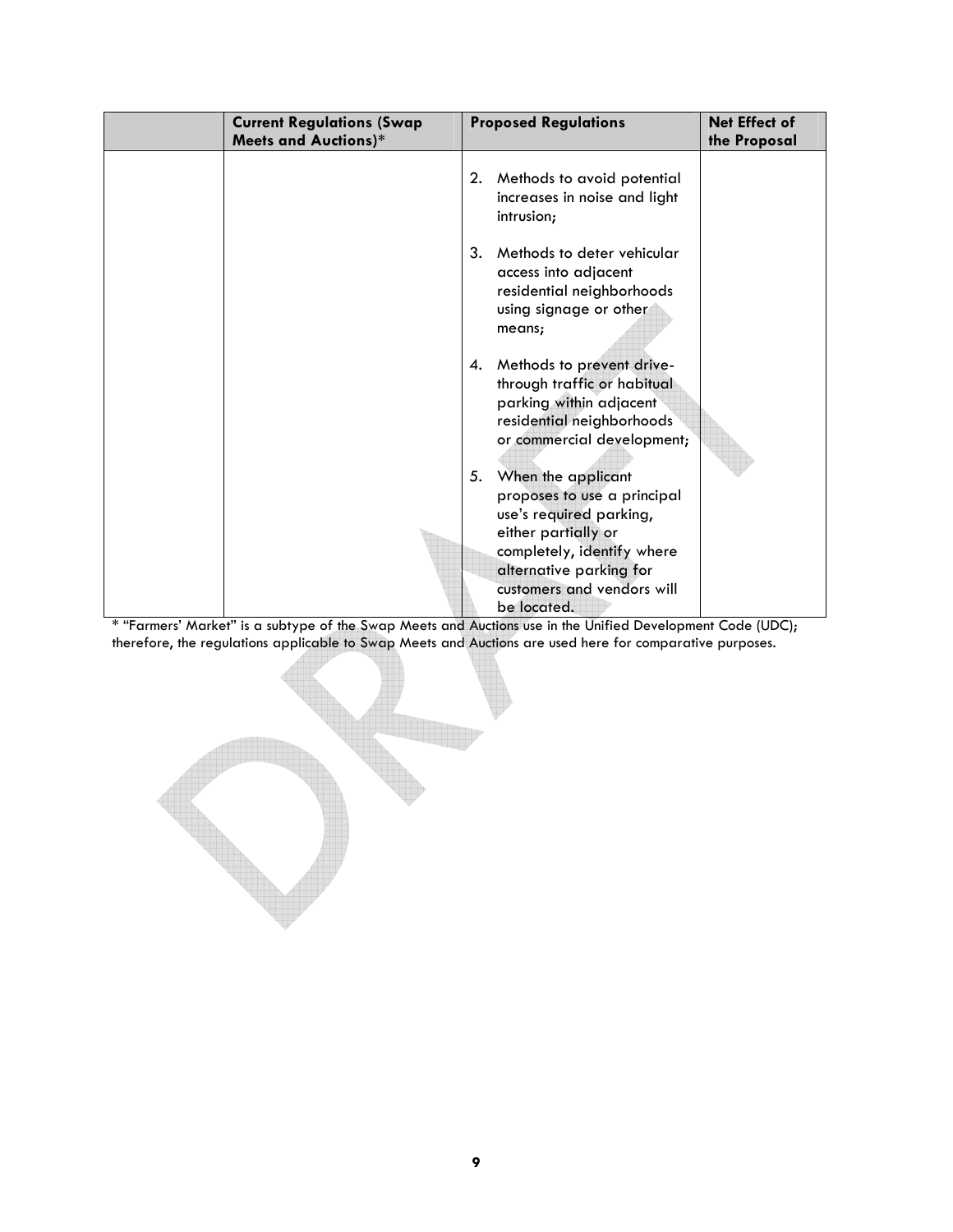# **3. URBAN FARM: COMPARISON OF THE CURRENT AND PROPOSED REGULATIONS**

## **#3A – When the Proposed Urban Farm is a Principal Use**

|                  | <b>Current Regulations (Crop</b>     | <b>Proposed Regulations</b>             | Net Effect of |
|------------------|--------------------------------------|-----------------------------------------|---------------|
|                  | Production and General Farming)*     |                                         | the Proposal  |
| <b>Permitted</b> | Crop Production is permitted in the  | Permitted in the RH, SR, SH, RX-1,      | More          |
| zones            | RH, SR, SH, RX-1, RX-2, R-1, R-2, R- | RX-2, O-1, O-2, O-3, C-1, C-2, C-       | permissive    |
|                  | 3, MH-1, MH-2, and IR zones.         | 3, OCR-1, OCR-2, P-1, I-1, I-2, IR,     |               |
|                  |                                      | P, RV, and MU.                          |               |
|                  | General Farming is permitted in RH,  |                                         |               |
|                  | SR, SH, and RX-1.                    | Special exception in the R-1, R-2, R-   |               |
|                  |                                      | 3, MH-1, MH-2, OS, NC, and RVC.         |               |
| <b>Procedure</b> | PDSD Director Approval Procedure     | <b>PDSD Director Approval Procedure</b> | Neutral       |
| Is a permit      | Yes                                  | Yes                                     | Neutral       |
| required?        |                                      |                                         |               |

\* "Urban Farm" is currently not defined in the Unified Development Code (UDC). "Crop Production" and "General Farming" are the uses in the UDC most closely related to a community garden, and, are used here for comparative purposes.

## **#3B – When the Proposed Urban Farm is a Home Occupation**

|                  | <b>Current Regulations (Home</b>            | <b>Proposed Regulations</b>                                                                            | <b>Net Effect of</b> |
|------------------|---------------------------------------------|--------------------------------------------------------------------------------------------------------|----------------------|
|                  | Occupation: General Farming)*               |                                                                                                        | the Proposal         |
| <b>Permitted</b> | Home Occupation: General Farming            | Home Occupation: Urban Farm is                                                                         | More                 |
| zones            | only permitted in the C-2 and C-3<br>zones. | permitted where ever a family<br>dwelling or mobile home dwelling is<br>permitted, regardless of zone. | permissive           |
| <b>Procedure</b> | <b>PDSD Director Approval Procedure</b>     | <b>PDSD Director Approval Procedure</b>                                                                | Neutral              |
| Is a permit      | Yes                                         | Yes                                                                                                    | Neutral              |
| required?        |                                             |                                                                                                        |                      |

\* "Home Occupation: General Farming" is the use in the UDC most closely related to "Home Occupation: Urban Farm", and, therefore, used here for comparative purposes.

#### **#3C – Permitted Accessory Uses, Activities, and Structures** ANDI

ere.

| Use, Activity, or Structure               | <b>Current</b>     | <b>Proposed</b>    | For more information and |
|-------------------------------------------|--------------------|--------------------|--------------------------|
|                                           | <b>Regulations</b> | <b>Regulations</b> | net effect, see page     |
| Composting                                | Permitted          | Permitted          |                          |
| <b>Gardens and growing and harvesting</b> | Permitted          | Permitted          | 11                       |
| of agricultural products                  |                    |                    |                          |
| <b>Greenhouses</b>                        | Not clear          | Permitted          | 12                       |
| Keeping of small farm animals             | Permitted          | Permitted          | ۱3                       |
| On-site sale of agricultural products     | Not clear          | Permitted          | 15                       |
| grown on-site                             |                    |                    |                          |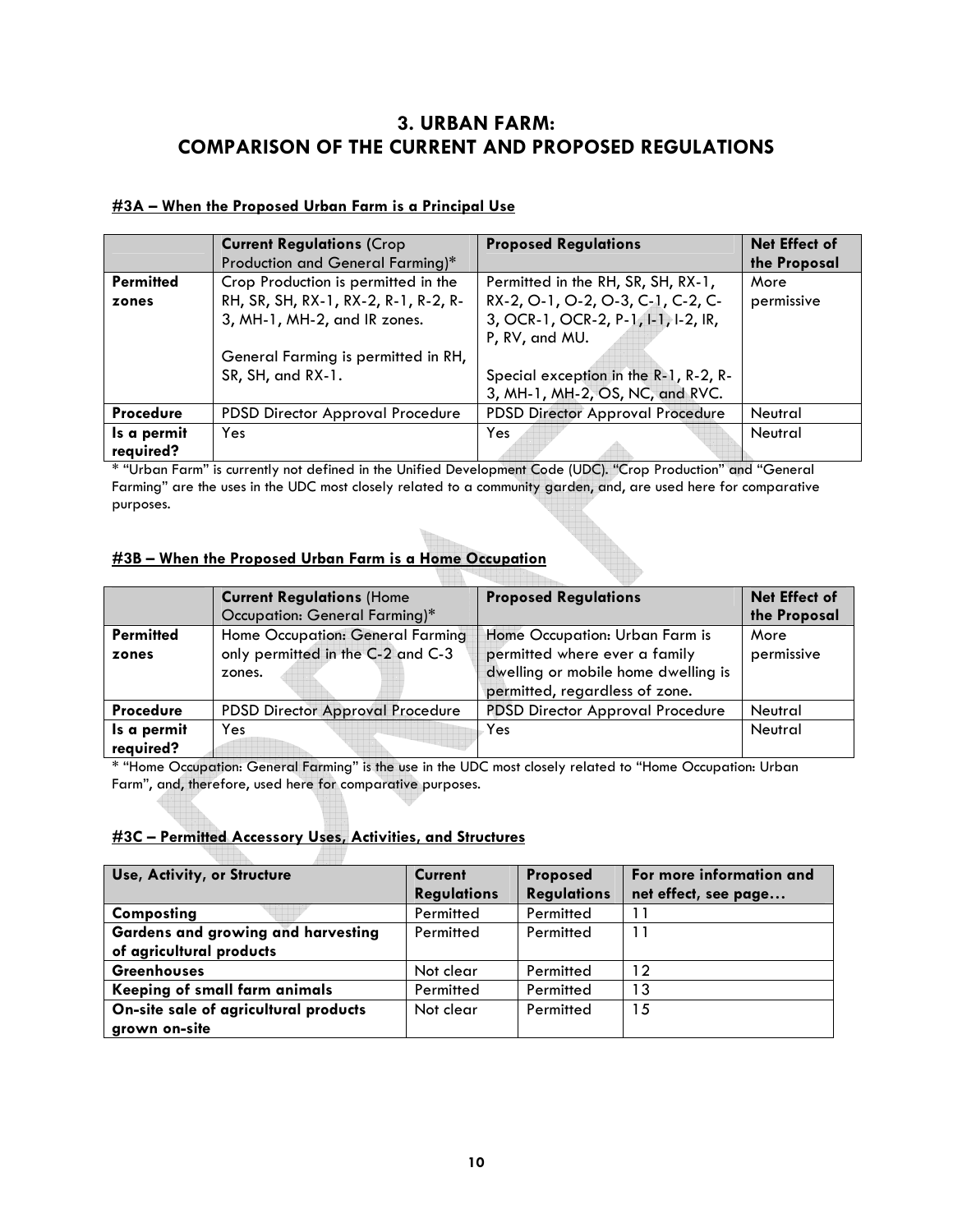# **ACCESSORY ACTIVITIES AND STRUCTURE: COMPARISON OF CURRENT AND PROPOSED REGULATIONS**

- 1. Composting
- 2. Gardens and Growing and Harvesting of Agricultural Products
- 3. Greenhouses
- 4. Keeping of Small Farm Animals
- 5. On-site sale of agricultural products grown on-site



- *1) The proposed regulations provided in the following tables are DRAFT and are subject to change.*
- *2) Since the current UDC does not include the proposed uses, staff used the most closely related use currently acknowledged in the code when making the comparisons.*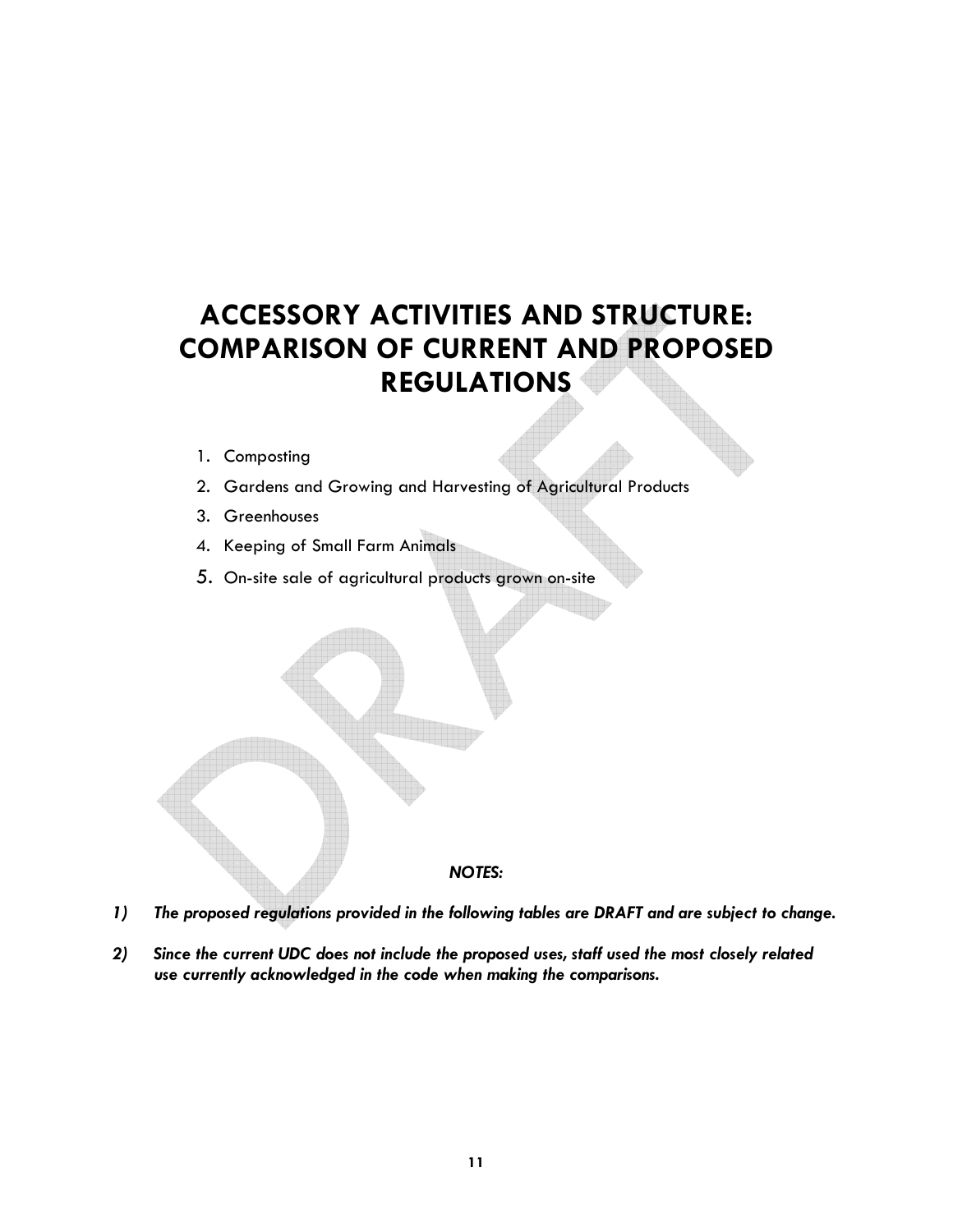# **1. COMPOSTING: COMPARISON OF THE CURRENT AND PROPOSED REGULATIONS**

|                                         | <b>Current Regulations*</b>                                                                                                                                                                                                                                                    | <b>Proposed Regulations</b>                                                                                                                                                                                                                                                                         | Net Effect of the<br>Proposal                           |
|-----------------------------------------|--------------------------------------------------------------------------------------------------------------------------------------------------------------------------------------------------------------------------------------------------------------------------------|-----------------------------------------------------------------------------------------------------------------------------------------------------------------------------------------------------------------------------------------------------------------------------------------------------|---------------------------------------------------------|
| Permitted as                            | Not specified; however,<br>would be permitted as an<br>accessory use to permitted<br>use in all zones                                                                                                                                                                          | An accessory use to a<br>permitted use in all zones                                                                                                                                                                                                                                                 | Positive. Clarifies that<br>composting is<br>permitted. |
| <b>Procedure to</b><br><b>Establish</b> | Zoning compliance                                                                                                                                                                                                                                                              | Zoning compliance                                                                                                                                                                                                                                                                                   | Neutral                                                 |
| Is a permit<br>required?                | No                                                                                                                                                                                                                                                                             | No.                                                                                                                                                                                                                                                                                                 | Neutral                                                 |
| <b>Standards</b>                        | Permitted. While Sec. 16-34,<br>Public Nuisance, does not<br>specifically mention<br>composting, it requires that<br>the activity cannot be<br>" offensive to the senses."<br>No more specifics are<br>provided. It is not clear if<br>and when setbacks would be<br>required. | Composting is permitted as<br>an accessory use provided it<br>is actively managed to<br>control any potential<br>nuisance to neighbors. The<br>proposal includes conditions<br>designed to mitigate against<br>odor, rats and other vectors,<br>ponding surface water,<br>among other requirements. | Positive. Establishes<br>much clearer<br>standards.     |

\* The current UDC is silent on composting. The information provided in the "Current Regulations" column is based on staff's interpretation of the general accessory use and structure standards.

# **2. GARDENS AND GROWING AND HARVESTING OF AGRICULTURAL PRODUCTS: COMPARISON OF THE CURRENT AND PROPOSED REGULATIONS**

|                                         | <b>Current Regulations*</b> | <b>Proposed Regulations</b>                                                                                                                                                                                                                                                       | <b>Net Effect of</b><br>the Proposal                                             |
|-----------------------------------------|-----------------------------|-----------------------------------------------------------------------------------------------------------------------------------------------------------------------------------------------------------------------------------------------------------------------------------|----------------------------------------------------------------------------------|
| <b>Permitted</b><br>zones               | All                         | All                                                                                                                                                                                                                                                                               | Neutral                                                                          |
| <b>Procedure to</b><br><b>Establish</b> | None                        | None                                                                                                                                                                                                                                                                              | Neutral                                                                          |
| Is a permit<br>required?                | No                          | <b>No</b>                                                                                                                                                                                                                                                                         | Neutral                                                                          |
| <b>Standards</b>                        | None provided               | 1. Clarifies that gardens may be<br>grown in the front yard<br>2. Allows vertical gardens on<br>fences and walls provided they<br>do not affect the integrity of<br>the wall or pose a safety<br>hazard to the adjacent resident<br>3. Acknowledges aquaponics and<br>hydroponics | Positive.<br>Provides<br>clarity where<br>none<br>currently exist<br>in the UDC. |

\* The current UDC is silent on gardens. The information provided in the "Current Regulations" column is based on staff's interpretation of the general accessory use standards.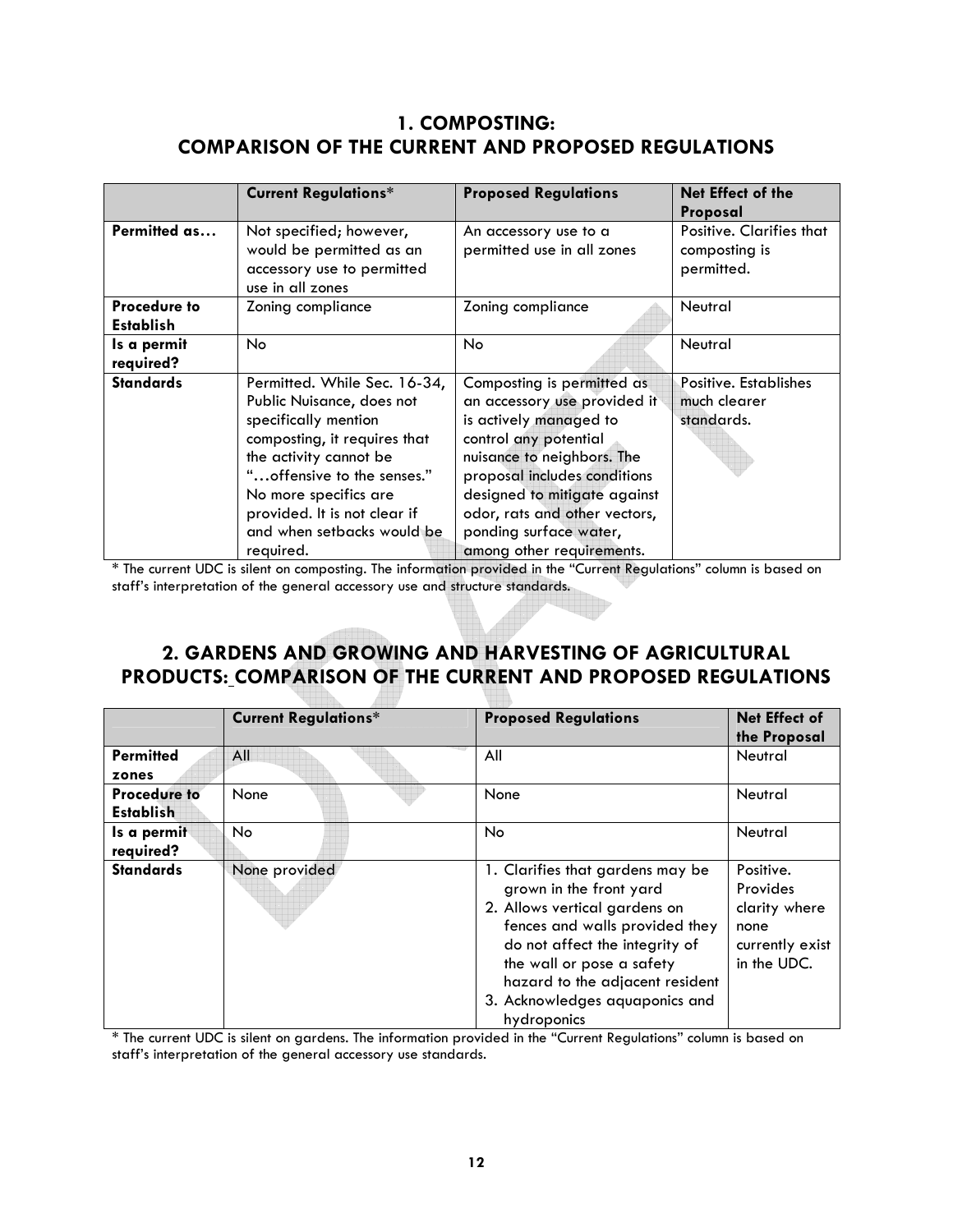# **3. GREENHOUSES: COMPARISON OF THE CURRENT AND PROPOSED REGULATIONS**

|                                         | <b>Current Regulations</b>                                                                                                                                                                                                                                                                                                                                                                                                                                                                                                                                                                                                                                     | <b>Proposed Regulations</b>                                                                                                                          | Net Effect of<br>the Proposal                                                                       |
|-----------------------------------------|----------------------------------------------------------------------------------------------------------------------------------------------------------------------------------------------------------------------------------------------------------------------------------------------------------------------------------------------------------------------------------------------------------------------------------------------------------------------------------------------------------------------------------------------------------------------------------------------------------------------------------------------------------------|------------------------------------------------------------------------------------------------------------------------------------------------------|-----------------------------------------------------------------------------------------------------|
| <b>Permitted</b><br>zones               | Residential and non-residential<br>zones                                                                                                                                                                                                                                                                                                                                                                                                                                                                                                                                                                                                                       | Residential and non-residential<br>zones                                                                                                             | Neutral                                                                                             |
| <b>Procedure to</b><br><b>Establish</b> | Greenhouses under 200 square<br>$feet = Zoning$ compliance review<br>Greenhouses 200 square feet or<br>more = PDSD Director Approval<br>Procedure                                                                                                                                                                                                                                                                                                                                                                                                                                                                                                              | Greenhouses under 200 square<br>$feet = Zoning$ compliance review<br>Greenhouses 200 square feet or<br>more = PDSD Director Approval<br>Procedure    | Neutral                                                                                             |
| Is a permit<br>required?                | Greenhouses under 200 square<br>$feet = No$<br>Greenhouses 200 square feet or<br>$more = Yes$                                                                                                                                                                                                                                                                                                                                                                                                                                                                                                                                                                  | Greenhouses under 200 square<br>$feet = No$<br>Greenhouses 200 square feet or<br>$more = Yes$                                                        | Neutral                                                                                             |
| <b>Standards</b>                        | Generally treated like any other<br>accessory structure. However,<br>there is uncertainty for the<br>following reason. The use-specific<br>standard for the Crop Production<br>use requires a 200' setback from<br>all property lines for<br>greenhouses, which staff may use<br>as a guideline when considering<br>requests for greenhouses in the<br>future. Also there are existing<br>accessory use prohibitions<br>against "substantially altering the<br>exterior appearance of the<br>principal use or building" and<br>locating in the front yard, which<br>is problematic when the<br>greenhouses are part of a<br>community garden or urban<br>farm. | Distinguishes passive from<br>mechanically cooled or heated<br>greenhouses. The setback for the<br>latter must be greater to<br>attenuate the noise. | Positive.<br>Provides<br>clarity and<br>specific<br>standards<br>where they<br>do not exist<br>now. |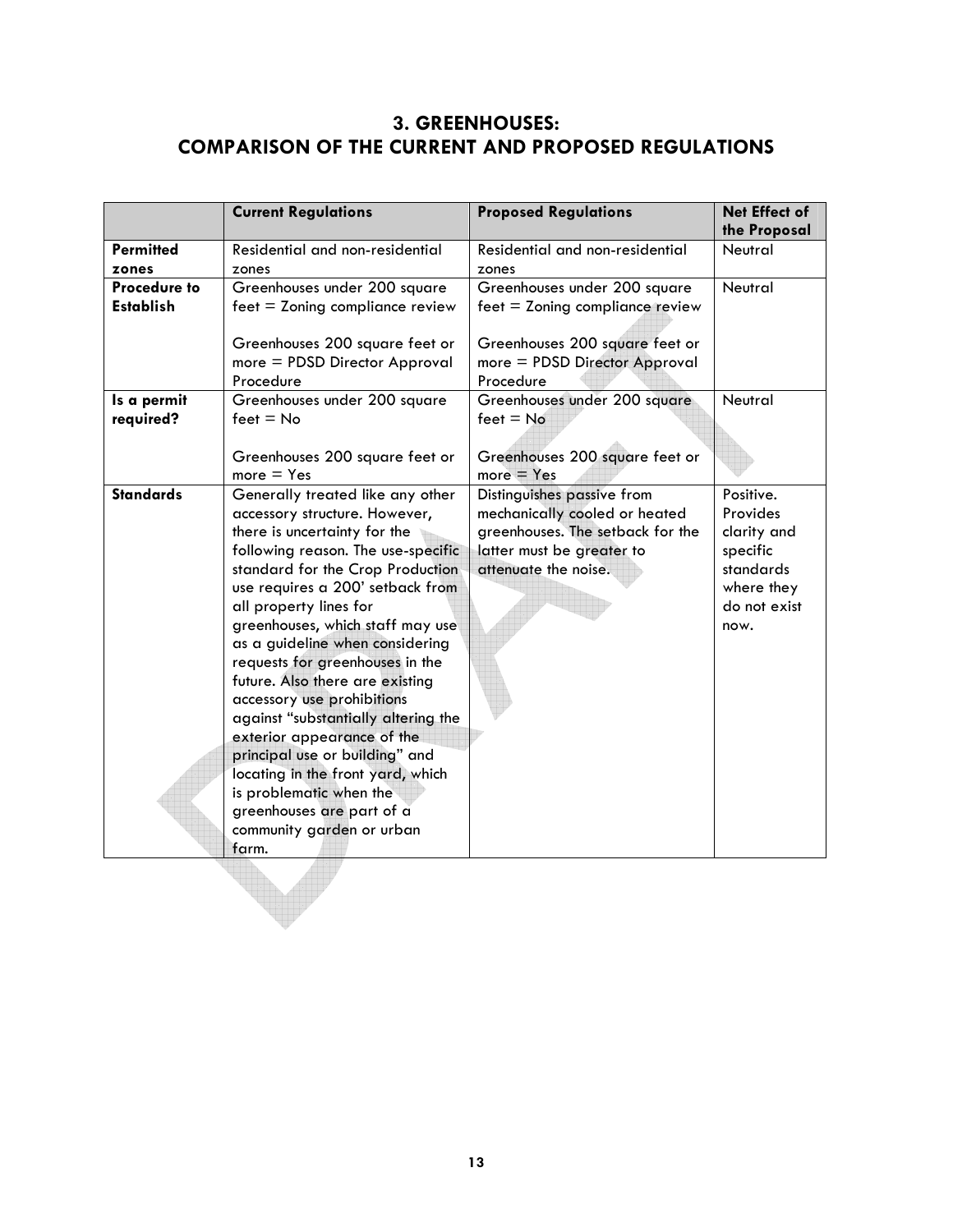# **4. KEEPING OF SMALL FARM ANIMALS: COMPARISON OF THE CURRENT AND PROPOSED REGULATIONS**

|                                                 | <b>Current Regulations</b>                                                                    | <b>Proposed Regulations</b>                                                                                                                                                                                                                                                                                                                                                                                                                               | Net Effect of<br>the Proposal                                                                                   |
|-------------------------------------------------|-----------------------------------------------------------------------------------------------|-----------------------------------------------------------------------------------------------------------------------------------------------------------------------------------------------------------------------------------------------------------------------------------------------------------------------------------------------------------------------------------------------------------------------------------------------------------|-----------------------------------------------------------------------------------------------------------------|
| <b>Permitted zones</b>                          | Not specified                                                                                 | Permitted as accessory use to: 1)<br>permitted residential uses in<br>residential and nonresidential<br>zones; 2) community gardens;<br>and 3) urban farms.                                                                                                                                                                                                                                                                                               | Positive.<br>Provides more<br>specifics and<br>greater<br>certainty that<br>current code.                       |
| <b>Procedure to</b><br><b>Establish</b>         | Zoning compliance review (for<br>shelter)                                                     | Zoning compliance review (for<br>shelter)                                                                                                                                                                                                                                                                                                                                                                                                                 | Neutral                                                                                                         |
| Is a permit<br>required?                        | No                                                                                            | <b>No</b>                                                                                                                                                                                                                                                                                                                                                                                                                                                 | Neutral                                                                                                         |
| <b>Procedure to</b><br>request<br>modifications | Design Development Option (to<br>shelter setback)<br>Number of animals cannot be<br>modified. | Design Development Option (to<br>number of animals and shelter<br>setback)                                                                                                                                                                                                                                                                                                                                                                                | More<br>permissive.                                                                                             |
| <b>Type of Animals:</b>                         |                                                                                               |                                                                                                                                                                                                                                                                                                                                                                                                                                                           |                                                                                                                 |
| Permitted                                       | Fowl, small potbelly pigs, other<br>animals not specified                                     | Small farm animals (miniature<br>goats, rabbits, rodents, fowl,<br>and other similar animals)                                                                                                                                                                                                                                                                                                                                                             | Positive.<br>Provides more<br>specific<br>animals that<br>would be<br>permitted.                                |
| Prohibited                                      | Male fowl or guinea fowl                                                                      | Same, plus uncastrated miniature<br>goats over 5 months                                                                                                                                                                                                                                                                                                                                                                                                   | Positive.<br>Provides a<br>specific<br>standard for<br>miniature<br>goats.                                      |
| <b>Number of</b><br>animals permitted           | 24 fowl. The permitted number<br>of other animals is not specified.                           | residential<br>1. In<br>zones<br>and<br>community<br>gardens<br>and<br>urban farms in residential<br>and nonresidential zones, the<br>maximum number of small<br>farm animals permitted is<br>three (3). On lots 20,000<br>square feet or more, one (1)<br>additional small farm animal<br>is permitted for each 5,000<br>square feet of lot area in<br>excess<br>of 20,000 square<br>feet.<br>2. In nonresidential zones, the<br>maximum number of small | 1. More<br>restrictive. The<br>proposal<br>permits a<br>fewer number<br>of fowl.<br>2. More<br>restrictive. The |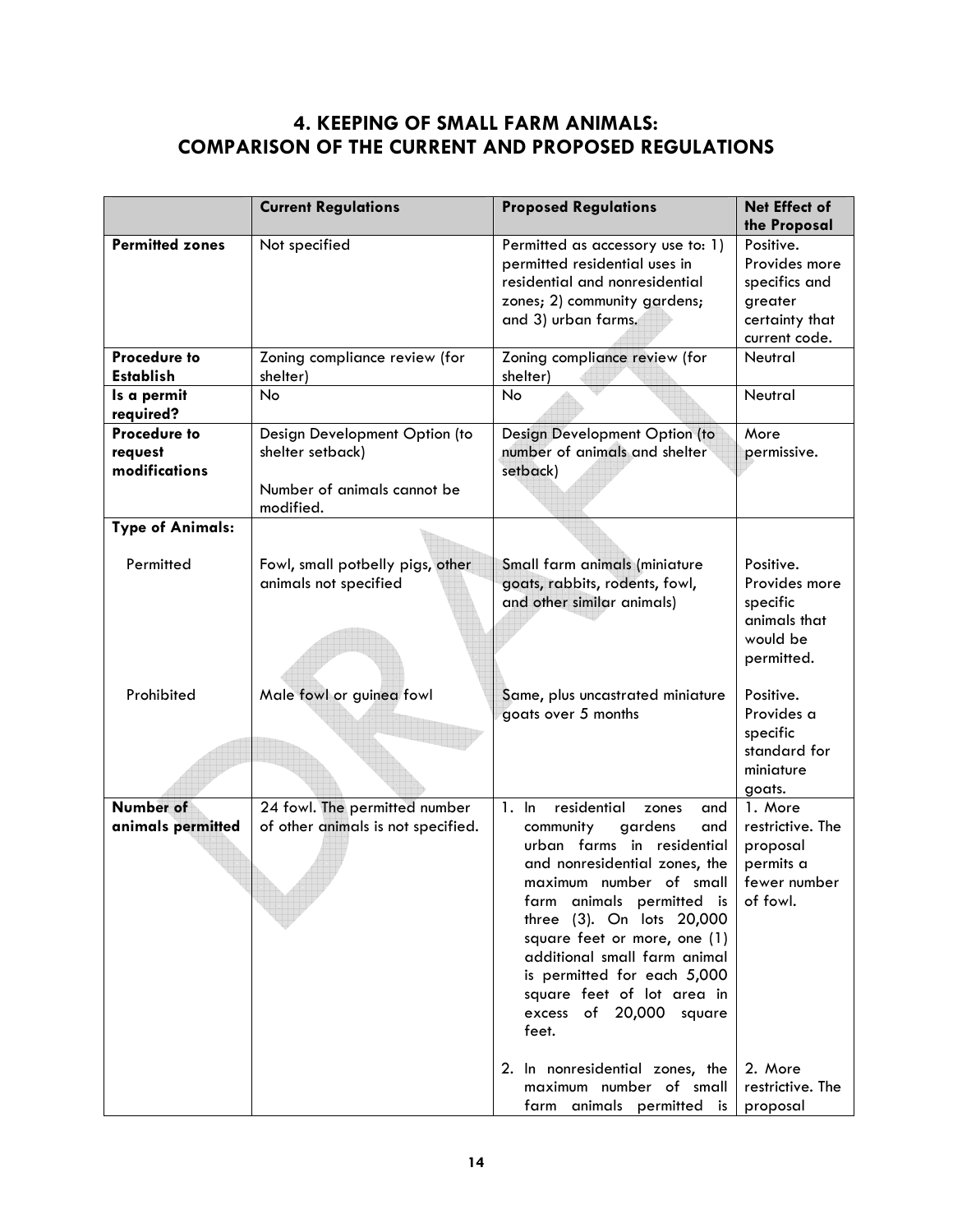|                                                                                   | <b>Current Regulations</b>                     | <b>Proposed Regulations</b>                                                                                                                                                                                                                                                                                                                                                | Net Effect of                                                                                                                                                                           |
|-----------------------------------------------------------------------------------|------------------------------------------------|----------------------------------------------------------------------------------------------------------------------------------------------------------------------------------------------------------------------------------------------------------------------------------------------------------------------------------------------------------------------------|-----------------------------------------------------------------------------------------------------------------------------------------------------------------------------------------|
|                                                                                   |                                                |                                                                                                                                                                                                                                                                                                                                                                            | the Proposal                                                                                                                                                                            |
|                                                                                   |                                                | three (3) with the exception<br>of community gardens and<br>urban farms in accordance<br>6.6.5.F.5.a<br>with<br>Section<br>above.                                                                                                                                                                                                                                          | permits a<br>fewer number<br>of fowl.                                                                                                                                                   |
|                                                                                   |                                                | 3. In residential and<br>nonresidential zones, eight (8)<br>domestic fowl are permitted<br>in addition to the number of<br>small farm animals permitted.<br>Community gardens or urban<br>farms on lots of 10,000<br>square feet or more are<br>permitted to have one<br>additional domestic fowl for<br>each 1,000 square feet of lot<br>area over 10,000 square<br>feet. | 3. More<br>restrictive.<br>The proposal<br>permits a<br>fewer number<br>of fowl.                                                                                                        |
|                                                                                   |                                                | Property owners may request a<br>Design Development Option to<br>increase the permitted number of<br>small farm animals.                                                                                                                                                                                                                                                   | More<br>permissive.<br>The number of<br>animals<br>permitted is<br>currently<br>regulated by<br>the Tucson<br>Code, which<br>does not have<br>a modification<br>or variance<br>process. |
| Max. shelter<br>height<br><b>Perimeter Yard:</b>                                  | 12'                                            | 12'                                                                                                                                                                                                                                                                                                                                                                        | Neutral                                                                                                                                                                                 |
| From property<br>line, except<br>when                                             | Varies, depends on zone. Ex: 6'<br>in R-1      | Varies, depends on zone. Ex: 6'<br>in $R-1$                                                                                                                                                                                                                                                                                                                                | Neutral                                                                                                                                                                                 |
| Exception: No<br>perimeter yard<br>from prop. line<br>required when<br>shelter is | 5' or less in height, 10 sf or less<br>in area | 6' or less in height, 16 sf or less<br>in area and screened                                                                                                                                                                                                                                                                                                                | More<br>permissive.<br>Accommodates<br>a typical-size<br>chicken coop.<br>Height<br>matches the<br>height of<br>typical<br>screen/fence.                                                |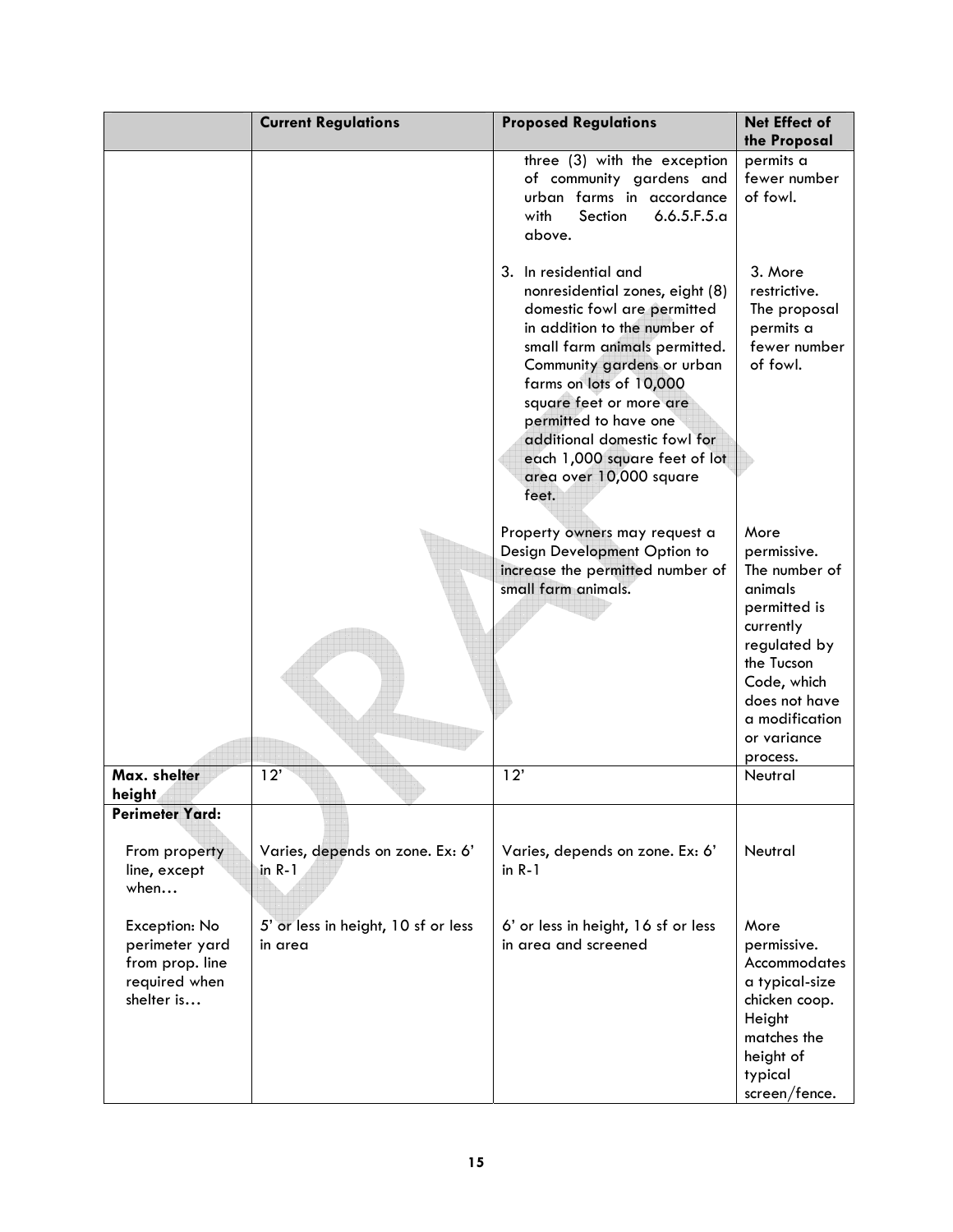|               | <b>Current Regulations</b>     | <b>Proposed Regulations</b>    | Net Effect of   |
|---------------|--------------------------------|--------------------------------|-----------------|
|               |                                |                                | the Proposal    |
| Set back from | 50'                            | 20'                            | More            |
| adjacent      |                                |                                | permissive.     |
| residence     |                                |                                | Current         |
|               |                                |                                | requirement     |
|               |                                |                                | prevents most   |
|               |                                |                                | people from     |
|               |                                |                                | legally         |
|               |                                |                                | keeping         |
|               |                                |                                | chickens since  |
|               |                                |                                | the lots are    |
|               |                                |                                | too narrow to   |
|               |                                |                                | accommodate     |
|               |                                |                                | a 50' setback.  |
|               |                                |                                | The proposed    |
|               |                                |                                | $20'$ is        |
|               |                                |                                | consistent with |
|               |                                |                                | other cities    |
|               |                                |                                | evaluated for   |
|               |                                |                                | best practices. |
| Other shelter | Permitted in the side and rear | Permitted in the side and rear | Neutral         |
| location      | yards                          | yards                          |                 |
| requirements  |                                |                                |                 |
|               | Prohibited in the front yard   | Prohibited in the front yard   | Neutral         |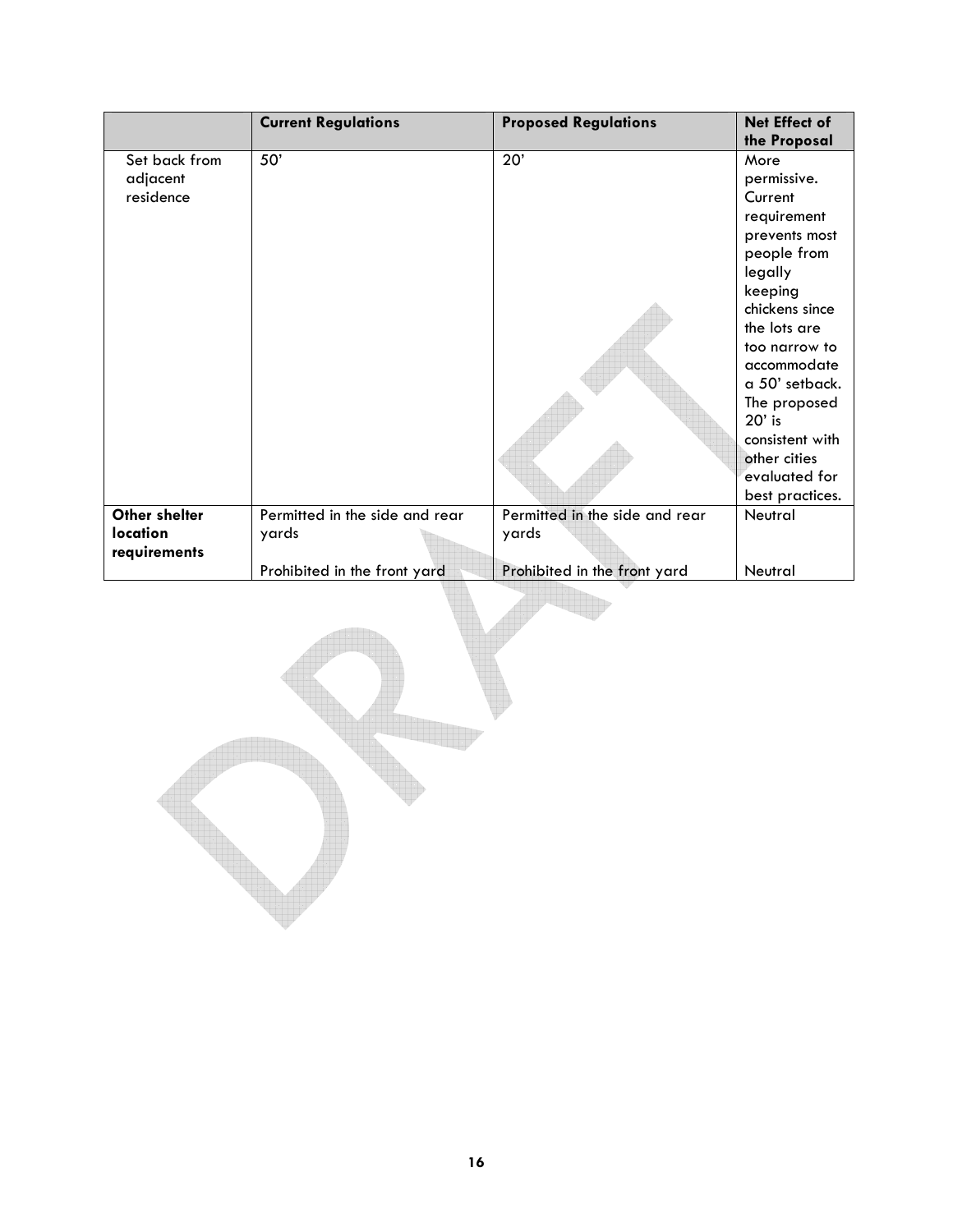# **5. ON-SITE SALE OF AGRICULTURAL PRODUCTS GROWN ON-SITE: COMPARISON OF THE CURRENT AND PROPOSED REGULATIONS**

|                               | <b>Current Regulations</b>         | <b>Proposed Regulations</b>                                 | Net Effect of                 |
|-------------------------------|------------------------------------|-------------------------------------------------------------|-------------------------------|
|                               |                                    |                                                             | the Proposal                  |
| <b>Zones permitted</b>        | Permitted in residential zones per | Permitted in all zones as an                                | More                          |
|                               | the yard sale regulations.         | accessory use.                                              | permissive                    |
| <b>Procedure to</b>           | In residential zones, none.        | None, in any residential or                                 | More                          |
| <b>Establish</b>              |                                    | nonresidential zone                                         | permissive                    |
|                               | In nonresidential zones, a         |                                                             |                               |
|                               | seasonal permit (typically used    |                                                             |                               |
|                               | for pumpkin and Christmas tree     |                                                             |                               |
|                               | sales) or a temporary diversion    |                                                             |                               |
|                               | of parking permit may be           |                                                             |                               |
|                               | required.                          |                                                             |                               |
| Is a permit                   | Yes, in nonresidential zones       | No                                                          | More<br>permissive.           |
| required?<br>Type of products | No restriction                     | Restricted to agricultural products                         | More                          |
| permitted                     |                                    | grown on-site.                                              | restrictive. If               |
|                               |                                    |                                                             | the sale of                   |
|                               |                                    |                                                             | non-                          |
|                               |                                    |                                                             | agricultural                  |
|                               |                                    |                                                             | products                      |
|                               |                                    |                                                             | become                        |
|                               |                                    |                                                             | predominant                   |
|                               |                                    |                                                             | then the "yard                |
|                               |                                    |                                                             | sale"                         |
|                               |                                    |                                                             | regulations                   |
|                               |                                    |                                                             | apply.                        |
| Max. number of                | In residential zones $=$ 4 events  | No more than four advertised                                | Positive. By                  |
| events/days                   | per calendar year. An event        | events per year. An event shall                             | specifying                    |
| permitted                     | cannot be longer than 3            | not occur more than three                                   | "advertised                   |
|                               | consecutive days.                  | consecutive days. For the                                   | events", the                  |
|                               |                                    | purposes here, an "advertised<br>event" is one in which the | informal sale                 |
|                               |                                    | homeowner or organizer                                      | of produce to<br>neighbors on |
|                               |                                    | advertises the home garden sales                            | an occasional                 |
|                               |                                    | online, in the newspaper, or signs                          | basis is not                  |
|                               |                                    | posted off-site in the                                      | restricted.                   |
|                               |                                    | neighborhood.                                               |                               |
| Hours of                      | Not specified                      | 7 am and 5 pm                                               | Positive. Adds                |
| operation                     |                                    |                                                             | an objective                  |
|                               |                                    |                                                             | criterion that                |
|                               |                                    |                                                             | will make                     |
|                               |                                    |                                                             | enforcement                   |
|                               |                                    |                                                             | easier if a                   |
|                               |                                    |                                                             | complaint is                  |
|                               |                                    |                                                             | filed.                        |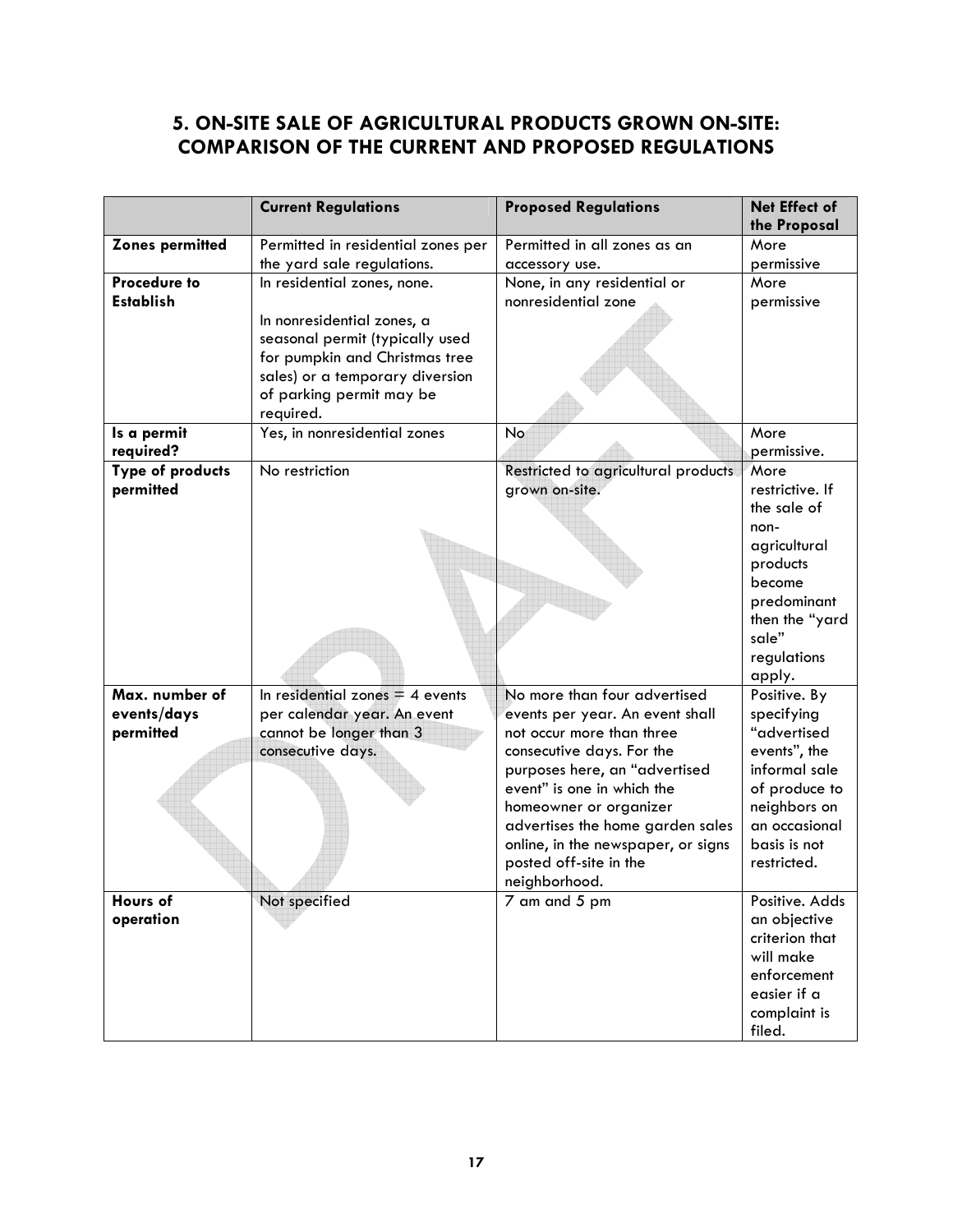# **APPENDICES**

# **1. Definitions**

- A Land uses defined
- B Other terms defined

# **2. Summary of applicable review and approval procedures**

- A PDSD Director Approval Procedure
- B Special Exception Land Uses
- C PDSD Special Exception Procedure
- D Zoning Examiner Special Exception Procedure
- E Zoning Compliance Review
- F Building Permit/Inspection

*NOTE: The proposed regulations provided in the following tables are DRAFT and are subject to change.*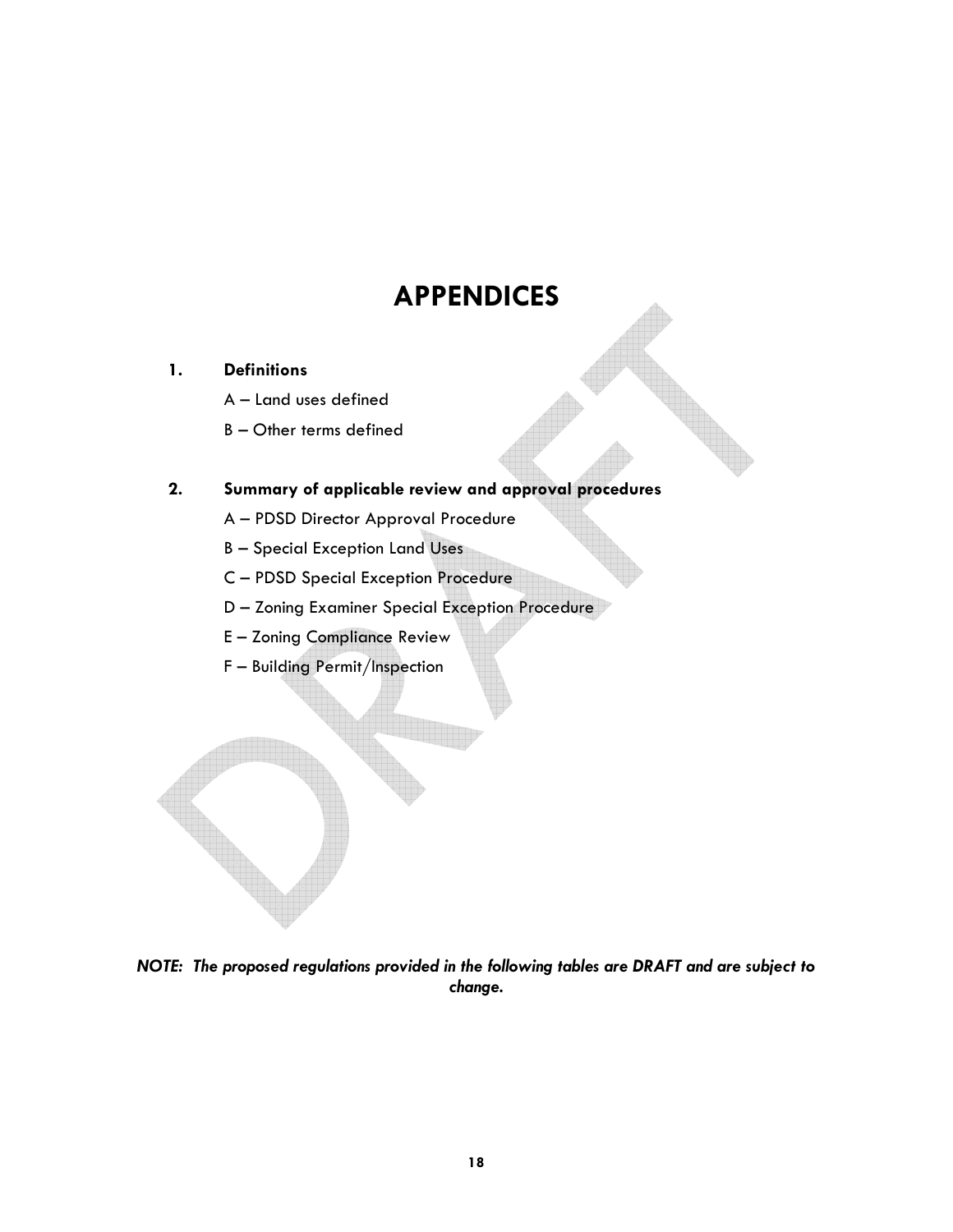# **1. DEFINITIONS**

*Except as noted, the following definitions are excerpted from the current Unified Development Code.* 

#### **#1A – LAND USES DEFINED**

#### **Animal Production**

The keeping, grazing, feeding, or breeding of animals by the property owner or occupant for commercial gain. Typical uses include horse ranches and dairy, poultry, and rabbit farms.

#### **Community Garden (proposed)**

An area of land operated for not for profit to grow and harvest food crops primarily for the use of its members who typically cultivate individual garden plots within the community garden.

#### **Crop Production**

The growing and harvesting of agricultural products to provide food, fiber, or horticultural vegetation for ornamental purposes, or any combination of these uses. Typical uses include the growing of field crops, fruit and nut orchards, nurseries, and greenhouse operations.

#### **General Farming**

Any combination of Animal and Crop Production limited to personal use.

#### **Farmers' Markets (proposed)**

A place where farmers and growers display, sell, or barter their products directly to consumers and may include produce, pastured meat and eggs, artisan cheeses, hand-harvested honey, and other fresh, smallbatch foodstuffs. Craft-related product sales are permitted, but are accessory to the sale of food-related products. A farmers' market may be held in an open area or enclosed structure.

#### **Urban Farm (proposed)**

The growing and harvesting of agricultural products to provide food, fiber, or horticultural vegetation for ornamental purposes. Typical uses include the growing of field crops, fruit and nut orchards, nurseries, and greenhouse operations.

## **#1B – OTHER TERMS DEFINED**

#### **Accessory use**

A use or a structure subordinate to the principal use or building on a lot and serving a purpose customarily incidental to the use of the principal building. An accessory use or structure must be established or built together with or after the establishment or construction of the principal use or building (UDC Sec. 11.4.2: Definitions – A).

#### **Animal Shelter (proposed)**

An enclosed structure that covers or protects an animal(s), such as doghouses and chicken coops. Structures with a permeable roof or covering, such as may be the case with dog runs or exercise pens, are not considered an animal shelter for the purposes of determining perimeter yard or location requirements.

#### **Animal, Small Farm (proposed)**

Animals that include miniature goats, rabbits, rodents, fowl, and other similar animals. Dogs, cats, and fish are not considered small farm animals.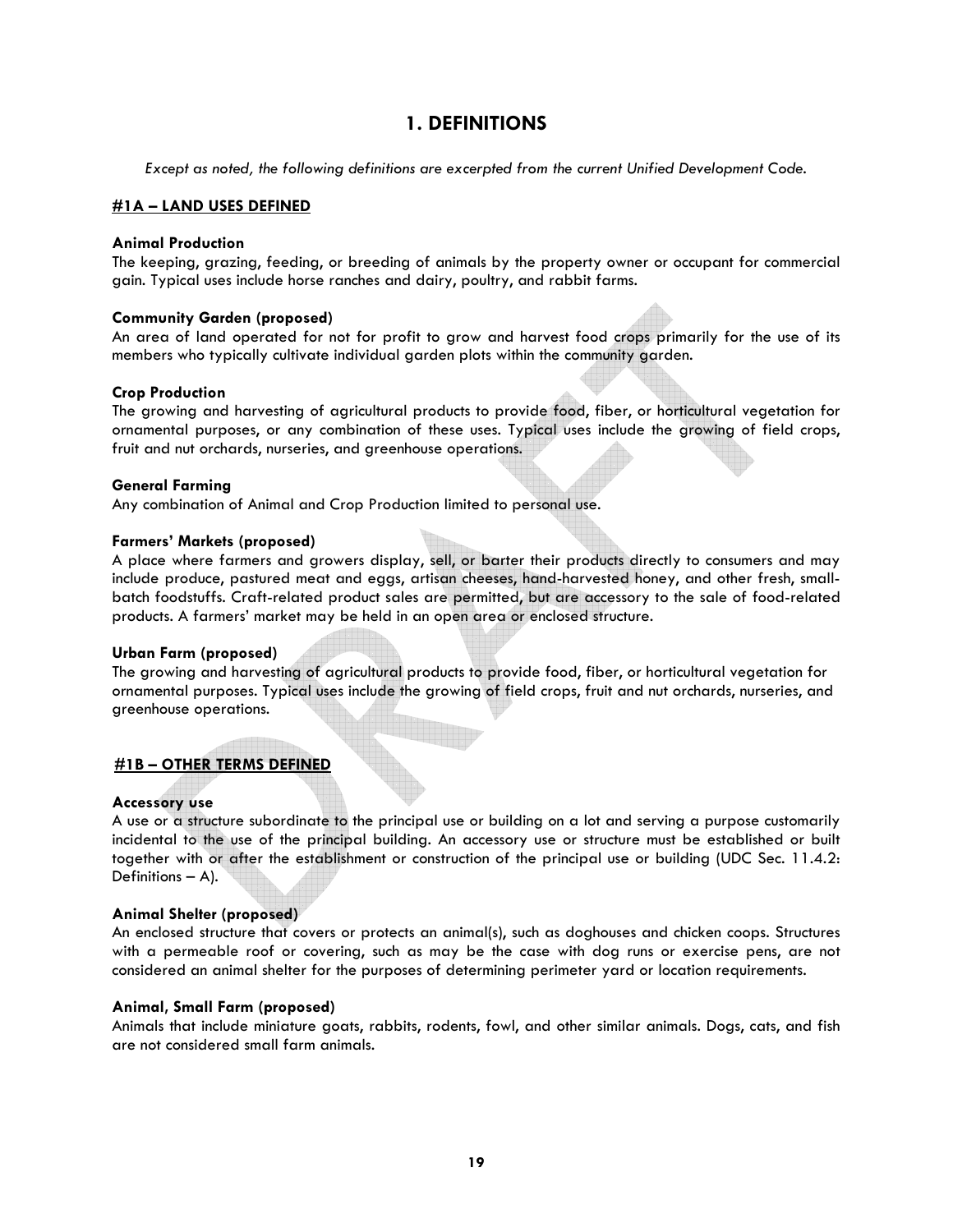## **Aquaponics (proposed)**

A system of aquaculture in which the waste produced by farmed fish or other aquatic animals supplies nutrients for plants grown hydroponically, which in turn purify the water. Aquaponics is conducted in a constructed, automatic re-circulating system.

## **Composting (proposed)**

The biological process of breaking up organic waste such as food waste, manure, leaves, grass trimmings, paper, and coffee grounds, etc., into a humus-like substance by worms and various micro-organisms, including bacteria, fungi, and actinomycetes.

#### **Greenhouse, Passive (proposed)**

An enclosed structure (as by glass or plastic) used for the cultivation or protection of plants and does not use motorized heating or cooling systems. For the purposes of the determining perimeter yard requirements, greenhouses cooled solely by an evaporative cooler are considered passive greenhouses.

#### **Greenhouse, Mechanically Heated or Cooled (proposed)**

An enclosed structure (as by glass or plastic) used for the cultivation or protection of plants and uses mechanical systems to heat or cool the structure. For the purposes of the determining perimeter yard requirements, greenhouses cooled solely by an evaporative cooler are considered passive greenhouses.

#### **Fowl**

A bird that is used to produce meat or eggs, including, but not limited to chickens, ducks, and turkeys (geese not included).

#### **Goat, Miniature (proposed)**

Miniature goats shall mean Nigerian Dwarf, African Pygmy or other breeds that do not exceed 70 pounds at full size.

## **Home Occupation (not defined in UDC, obtained from online resource)**

A routine accessory and customary non-residential use conducted within or administered from a portion of a dwelling or its permitted accessory building that is clearly incidental and secondary to the principal residential use.

## **Hydroponics (proposed)**

Cultivation of plants in nutrient solution rather than in soil.

#### **Perimeter yard**

A setback area to separate buildings from adjacent property or streets.

## **PDSD**

Planning and Development Services Department

#### **Principal use**

The primary use to which the premises is devoted and the primary purpose for which the premises exist.

## **Special Exception**

Special Exception Land Uses are often desirable but may have detrimental effects on adjacent properties or neighborhoods or on the surrounding community if not properly designed and controlled. Special Exception Land Uses are uses that are not allowed by right within a zone but are permitted if approved through a particular review process. A special review of these land uses is necessary to ensure that avoidable problems or hazards are not created and that such uses are consistent with the intent of this section and the zones under which they are permitted.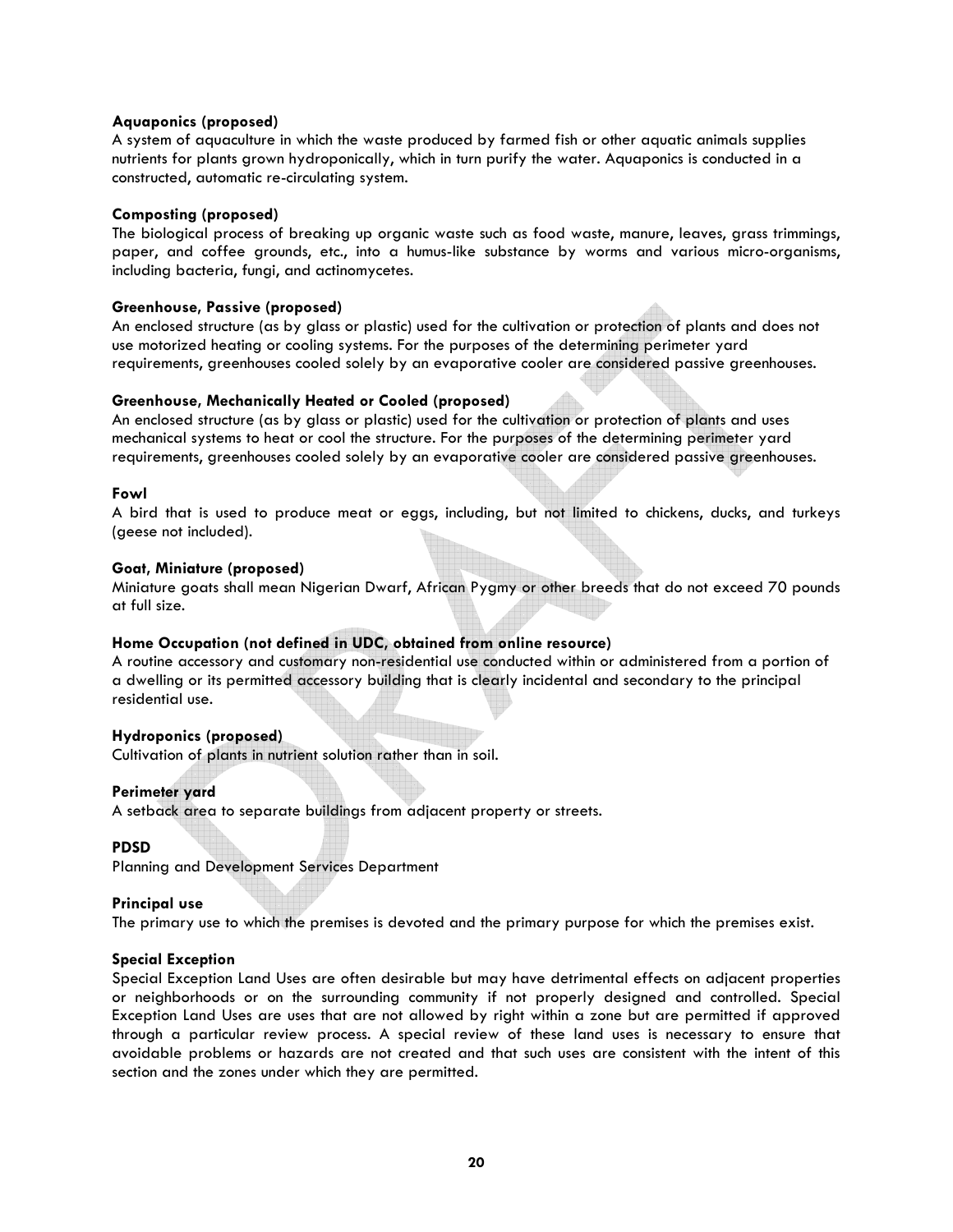## **Unified Development Code (UDC)**

The City of Tucson's zoning and subdivision standards.

## **Zone or zoning**

A specifically designated area within which uniform regulations govern the use, placement, spacing, and size of land and buildings. Examples include R-1 residential zone and overlay zones such as the Historic Preservation Zone. It is also referred to as a zoning district.

#### **Zoning Administrator**

The City's official responsible for enforcement of the **zoning** ordinance. (ARS 9-462.A.4)

#### **Zoning Determination**

The Zoning Administrator renders a final decision and determination in accordance with this section when an determination of the substantive provisions of the UDC or the application of substantive zoning provisions in the zoning certification of a site plan, tentative plat, or final plat is requested.

#### **Zoning Examiner**

The position of the Zoning Examiner is established to conduct public hearings on rezoning requests on behalf of the Mayor and Council and to consider other land use applications as provided in the Unified Development Code (UDC).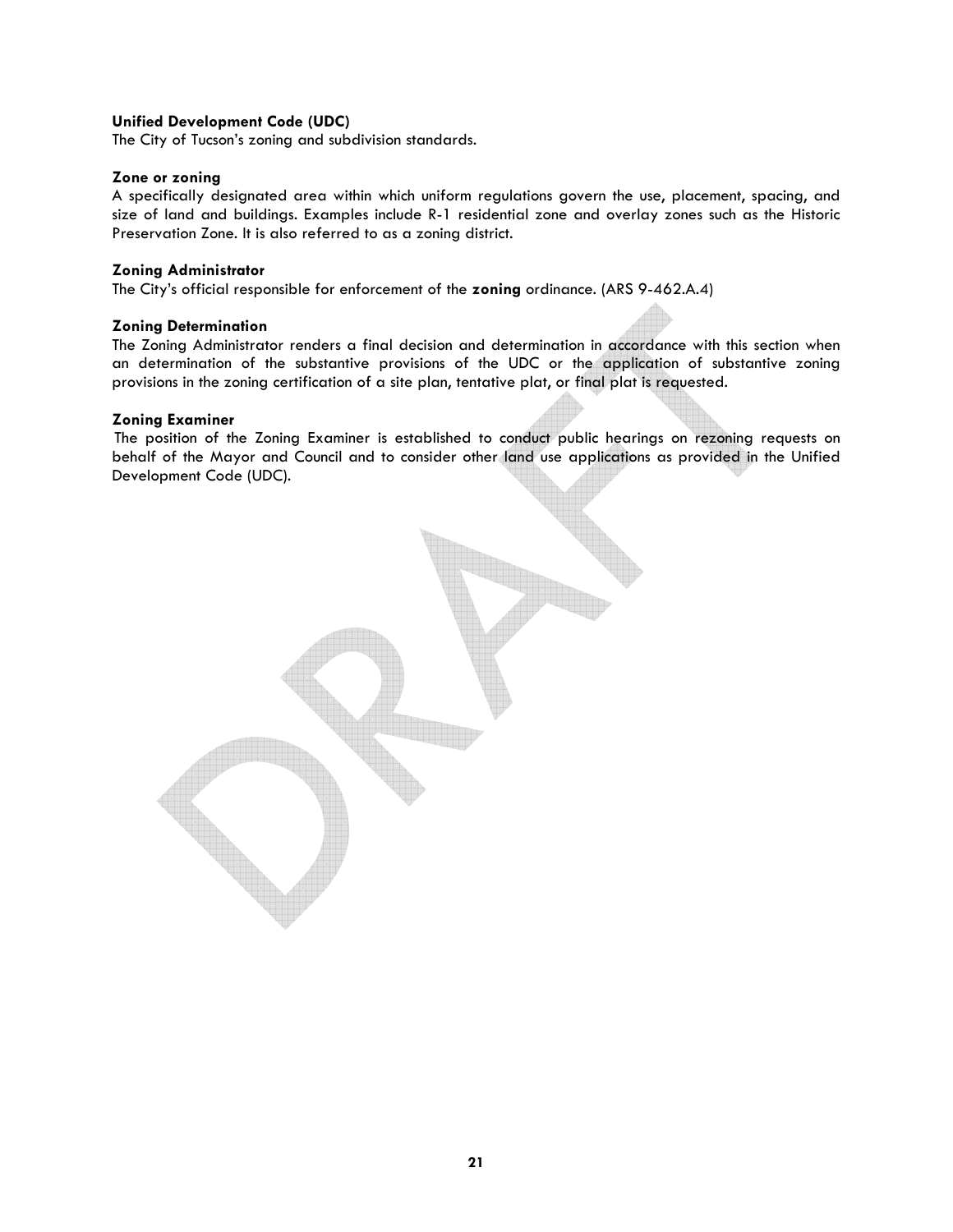# **2. REVIEW AND APPROVAL PROCEDURES**

The proposed urban agricultural uses are reviewed for compliance with all applicable standards in accordance with one of the following procedures:

- A. PDSD Director Approval Procedure
- B. PDSD Director Special Exception Procedure
- C. Special Exception Land Uses Background Information
- D. Zoning Examiner Special Exception Procedure
- E. Zoning Compliance Review
- F. Building Permit/Inspection

## **#2A – PDSD Director Approval Procedure (see UDC Sec. 3.3.3 for more details)**

#### **Applicability (proposed additional application types):**

- Community gardens (when a principal use only regardless of zone)
- Farmers' markets (when a principal use in permitted nonresidential zones)
- Urban Farm [when a principal use in rural and suburban zones (i.e. RH, SR, SH, RX-1, RX-2) and all nonresidential zones; or, home occupation]

#### **Procedure:**



## **#2C – Special Exception Land Uses (see UDC Sec. 3.4.1 for more details)**

Background: Special Exception Land Uses are often desirable but may have detrimental effects on adjacent properties or neighborhoods or on the surrounding community if not properly designed and controlled. Special Exception Land Uses are uses that are not allowed by right within a zone but are permitted if approved through a particular review process. A special review of these land uses is necessary to ensure that avoidable problems or hazards are not created and that such uses are consistent with the intent of this section and the zones under which they are permitted.

Depending on the proposed use, a Special Exception Land Use application is processed in accordance with the PDSD Director, Zoning Examiner, or the Mayor and Council Special Exception Procedure. (UDC Sec. 3.4.1)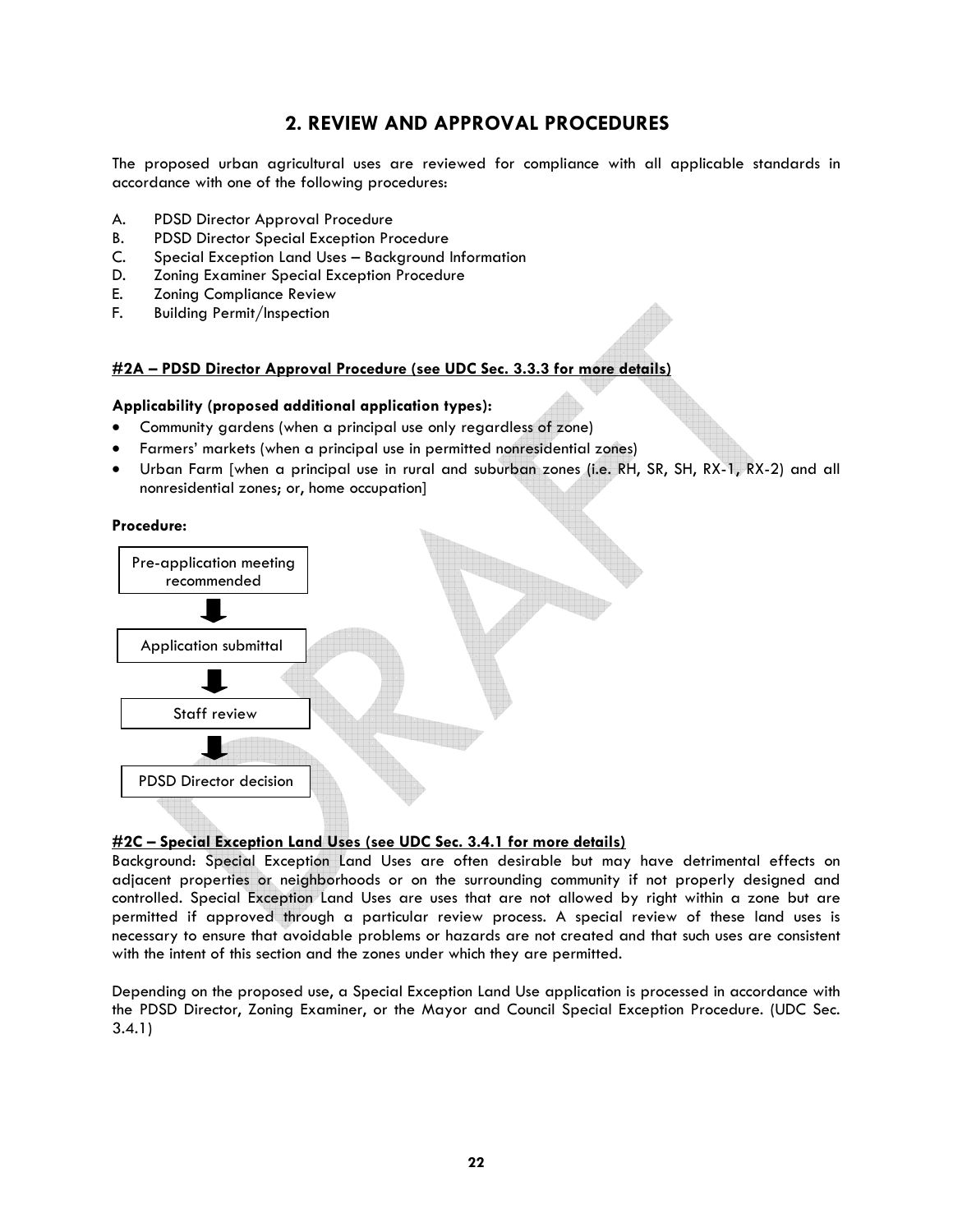## **#2C – PDSD Director Special Exception Approval Procedure (see UDC Sec. 3.4.2 for more details)**

## **Applicability (proposed additional application types):**

- 1. Farmers' Markets that meet all of the following criteria:
	- A. Located in the RH, SR, SH, RX-1, RX-2, R-1, R-2, R-3, MH-1, and MH-2 zones (i.e. residential zone);
	- B. Is an accessory to a permitted principal use in the Agricultural, Civic, or Recreation Land Use Groups only; and,
	- C. When access is from a collector or arterial street as identified in the Major Street and Routes Plan, the application.
- 2. Urban Farms in the R-1, R-2, R-3, MH-1, MH-2, OS, NC, or RVC zones when locating on a site that is 2 acres or more.

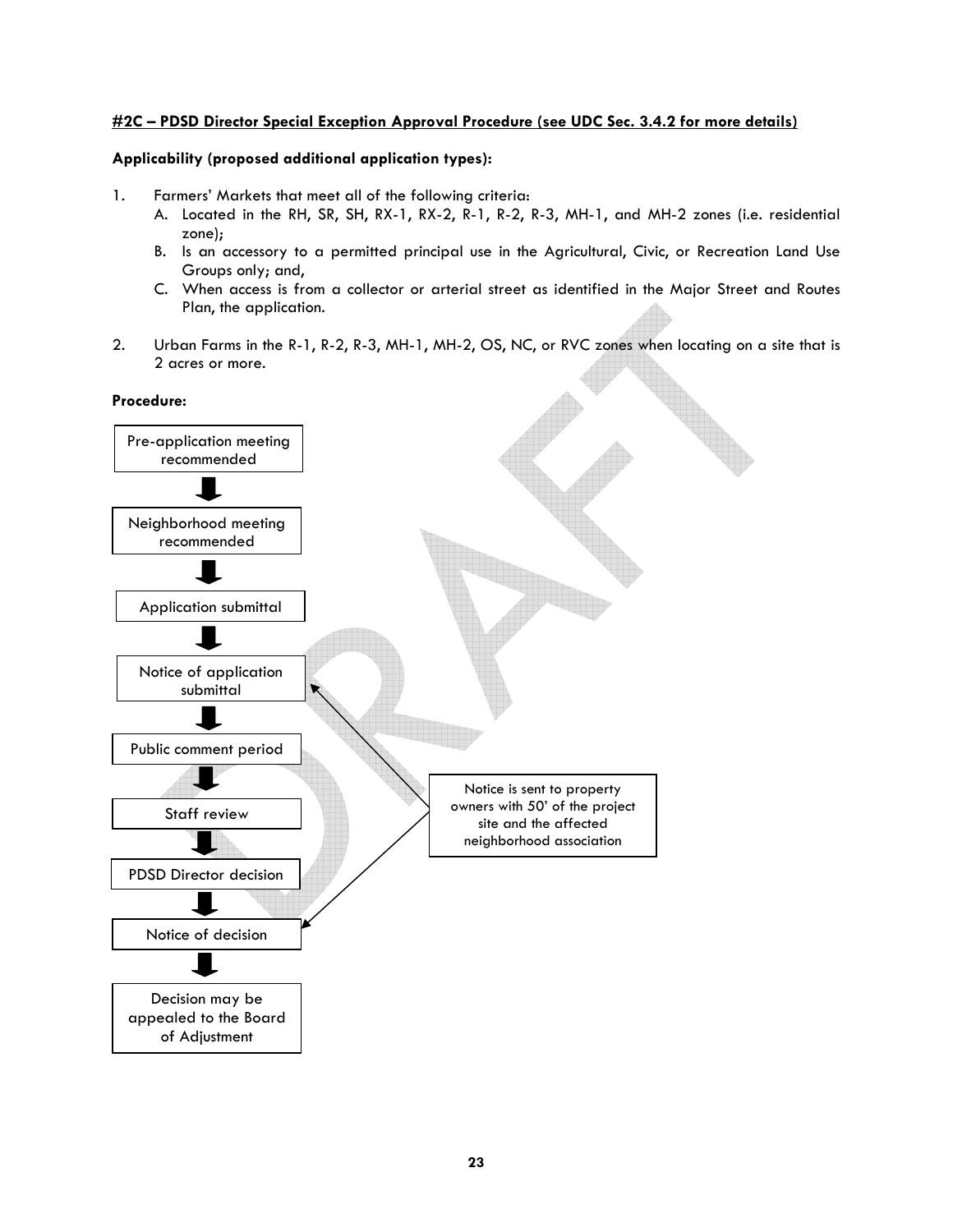## **#2D – Zoning Examiner Special Exception Procedure (see UDC Sec. 3.4.3 for more details)**

- 1. Farmers' Markets that meet all of the following criteria:
	- A. Located in the RH, SR, SH, RX-1, RX-2, R-1, R-2, R-3, MH-1, and MH-2 zones (i.e. residential zone);
	- B. Is an accessory to a permitted principal use in the Agricultural, Civic, or Recreation Land Use Groups only; and,
	- C. When access is from a local street.
- 2. Urban Farms in the R-1, R-2, R-3, MH-1, MH-2, OS, NC, or RVC zones when locating on a site that is less than 2 acres.